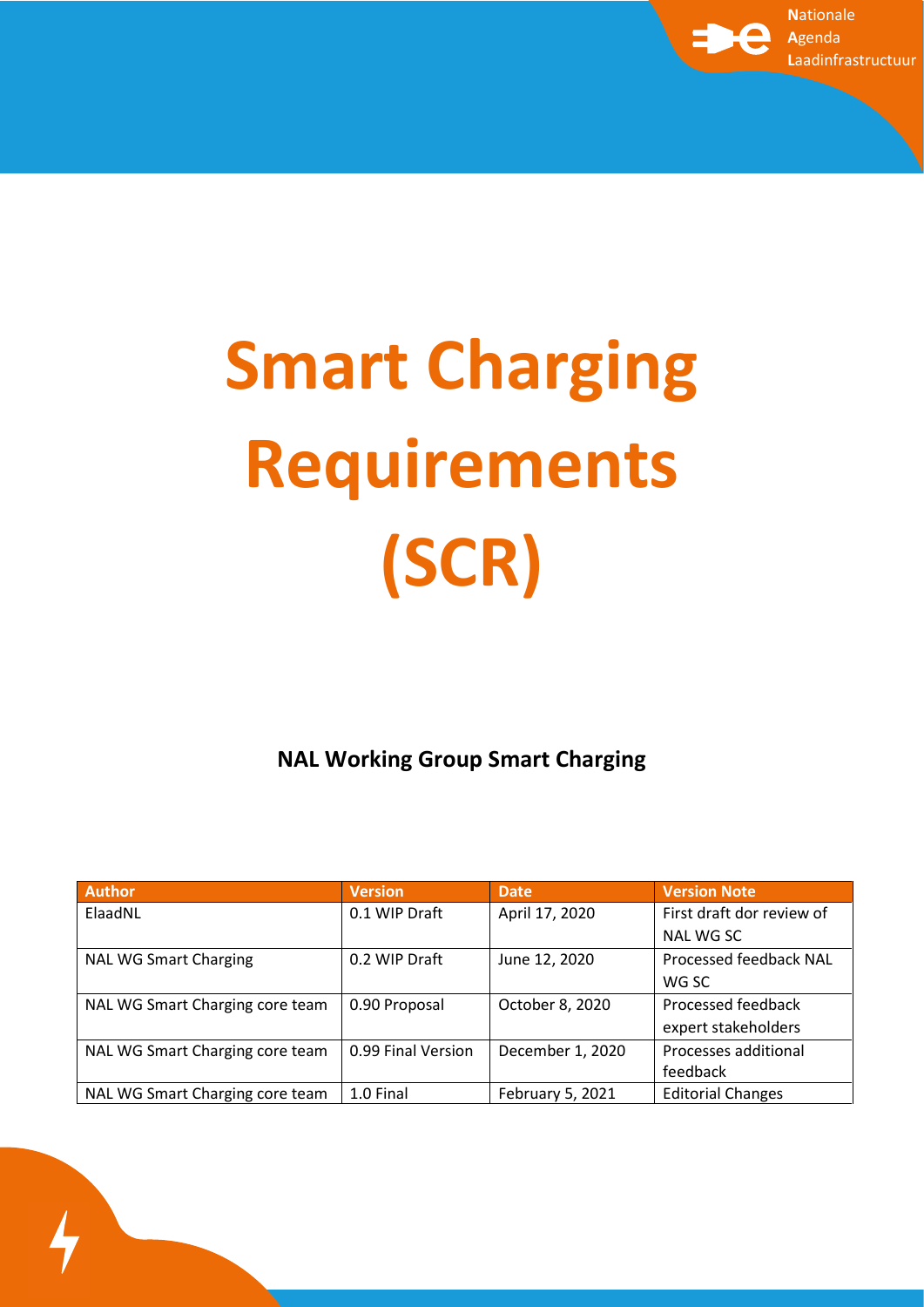

This document gives substance to one of the agreements that is being implemented within the NAL Smart Charging working group and concerns the commitment that in the period up to 2030 only charging infrastructure will be rolled out that is Smart Charging Ready (agreement k in chapter 3 of the NAL).

No rights can be derived from the contents of this document. The available information has been compiled with the greatest possible care and is believed to be reliable. The NAL Smart Charging working group, as well as the stakeholder experts involved, are not liable for any damage suffered as a result of inaccuracies, incompleteness and any consequences of actions based on information from this document.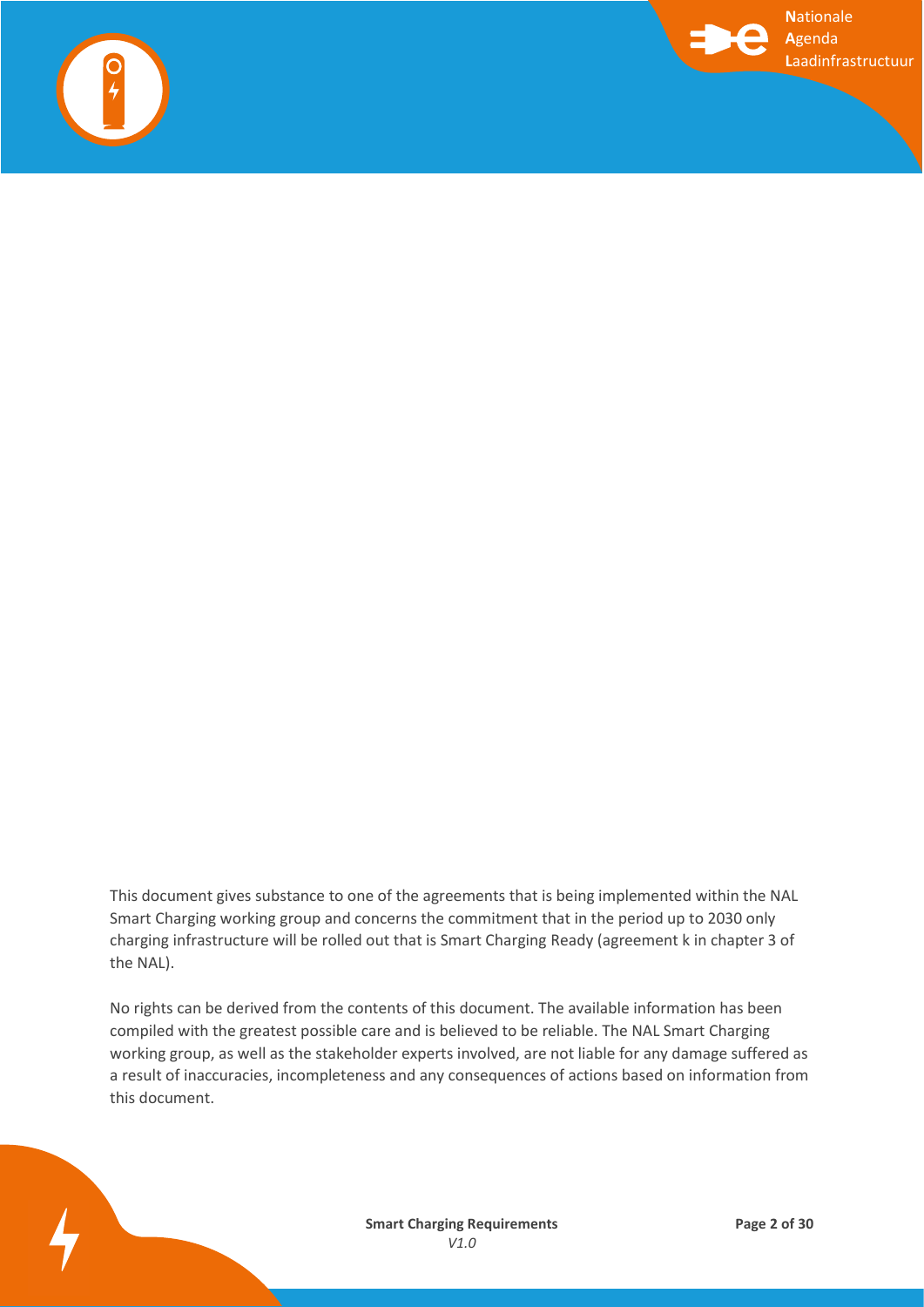

# <span id="page-2-0"></span>**Introduction**

## <span id="page-2-1"></span>National Agenda Charging Infrastructure (NAL)

The Netherlands has great ambitions in making mobility more sustainable. An important condition is that mobility remains affordable and that the burden of the transition to sustainable mobility is distributed fairly, so that all Dutch people can make the transition to zero-emission vehicles. The focus is currently on electric passenger transport. The preconditions are: charging an electric car must be just as user-friendly and reliable as charging a mobile phone.

An integral part of the Climate Agreement presented in 2019 is the National Agenda for Charging Infrastructure (NAL). The NAL's ambition is to ensure that the charging infrastructure does not form a barrier to the roll-out of electric transport. The use of smart charging must ensure a stable electricity system in which optimal use can be made of renewable energy and its advantages for EV drivers. This will accelerate the roll-out of charging infrastructure in the period up to 2030.

One of the agreements in the NAL is that in the period up to 2030, only 'Smart Charging Ready' charging infrastructure will be rolled out. The Smart Charging Requirements (SCR) aim to provide an unambiguous definition of "smart charging ready". The SCR describe the technical conditions for making smart charging possible. This concerns the vehicle, the charging cable, the charging point and the electricity installation, the metering device and the grid connection.

#### <span id="page-2-2"></span>**Establishment**

The SCR was established through the active participation of interest groups and stakeholder experts. The starting point of the SCR are the smart charging requirements that have already been requested in recent years in The Netherlands through public tenders. An analysis of the public tenders shows that in the Netherlands, the majority of the rolled out infrastructure is already fit for Smart Charging and that many pilots are already being carried out in which Smart Charging is the starting point. However, there is a need for a uniform market standard for Smart Charging, so that future developments of Smart Charging can be applied as much as possible to the infrastructure yet to be rolled out.

The requirements have been further supplemented by members of the NAL core team Smart Charging. The core team members represent interest groups with a wide range of consumers and organizations among their followers: car manufacturers, (sustainable) energy suppliers, charging station operators, charging station manufacturers, logistics, national and local governments, network operators, (electric) drivers and mobility service providers.

The SCR was subsequently reviewed by a broad group of stakeholder experts. The stakeholder experts were invited on the recommendation of the constituencies of the core team members to participate in so-called expert sessions. During six expert sessions, more than 40 stakeholder experts from more than 25 organizations participated in the review of the SCR. In addition, various organizations have taken advantage of the option to provide written feedback. All feedbacks have been processed in conjunction in the current version of the SCR.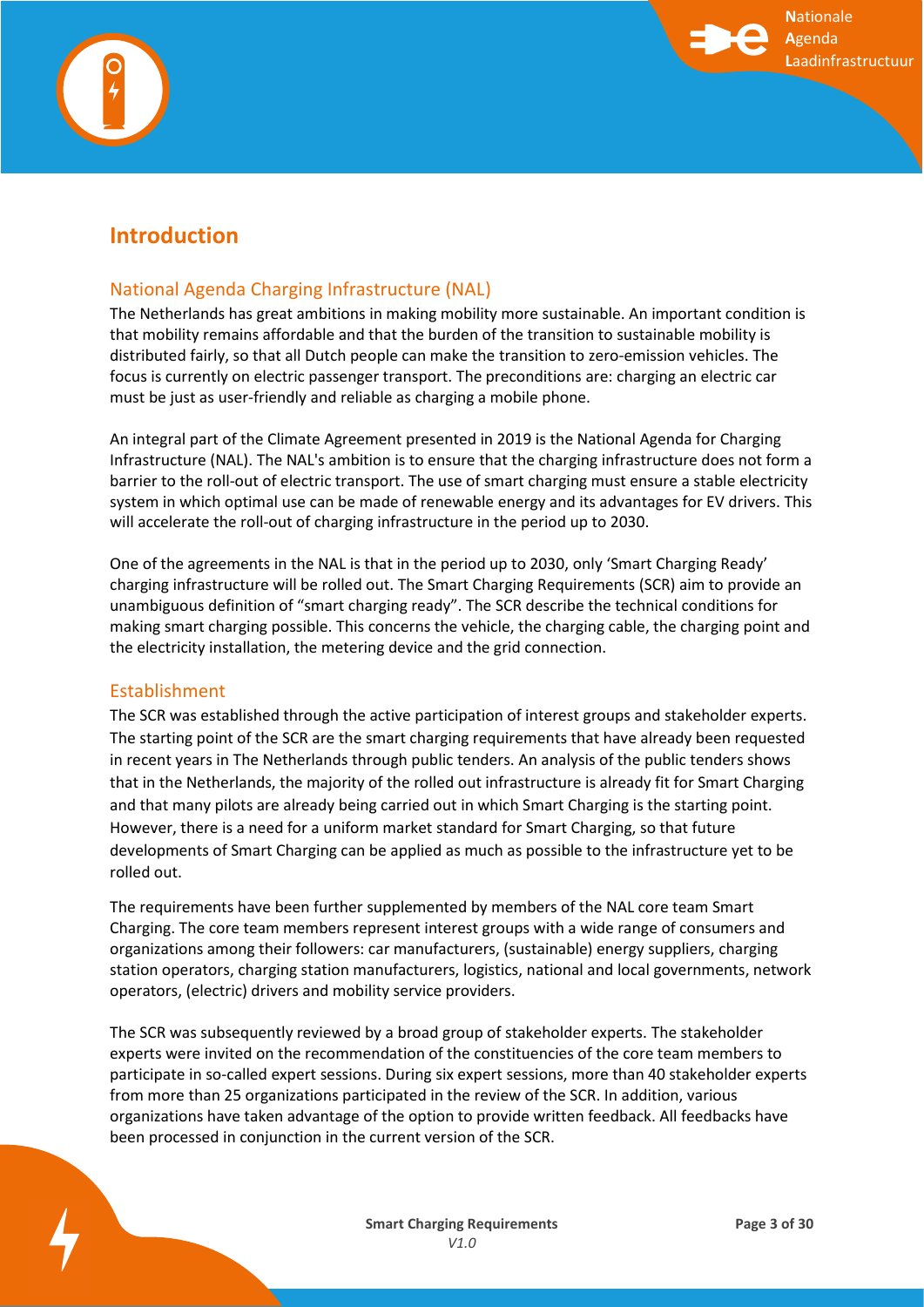<span id="page-3-0"></span>

Charging electric vehicles is still relatively new and the technology and organization surrounding electric transport is still in full development. This has resulted in all kinds of new terms. The Netherlands Enterprise Agency (RVO) has compiled a list of definitions which is published in the report "Charging electric vehicles". On the basis of this publication, smart charging is defined as follows:

Smart charging is a term used to indicate that smart techniques can control the charging transaction remotely. This means that electric vehicles are charged at the most optimal time, seen from the perspective of the e-driver, the charging station operator or the grid operator. For example, when one or more of the points below apply:

- High supply of renewable energy.
- Sufficient capacity on the electricity network.
- Low electricity prices.

When one or more of the above mentioned points does not apply, there is a less optimal moment. This means that electric cars do not charge or charge more slowly. The primary purpose of charging infrastructure is taken into account as much as possible: to provide electric vehicles with electricity.

## <span id="page-3-1"></span>Scope of the Smart Charging Requirements

Over the past ten years, a lot of experience has been gained with smart charging and The Netherlands has acquired a worldwide recognized and leading position in the field of smart charging. This document is the first to bundle all knowledge and experience into an integrated set of requirements and conditions for smart charging: the Smart Charging Requirements. The Smart Charging Requirements have the following scope:

• **Destination Charging (including charging at work and at home) 1** Applies to charging sessions where the connection time is usually longer than the charging time. The SCR does not distinguish between charging power and charging technology (AC / DC).

- **All charging locations 2** Applicable in public spaces and on private land, including the possible setups such as a charging point, a charging station and a charging plaza (incl. Master-slave setup).
- **All electric passenger vehicles<sup>3</sup>** Applicable to all electric passenger vehicles.
- **All types of optimalizations** Applicable to all smart charging sessions, regardless of the optimization goal, with associated (information) services.

**N**ationale **A**genda

**L**aadinfrastructuur

 $<sup>1</sup>$  Fast charging next to highways and opportunity charging of trucks and buses are oute of scope because the</sup> connection time there is usually the same as the chjarging time and charging happens at very high powers. <sup>2</sup> By means of Modules it is pointed out which requirements are applicable for which locations.

<sup>&</sup>lt;sup>3</sup> Buses, trucks and Light Electric Vehicles are out of scope in the current version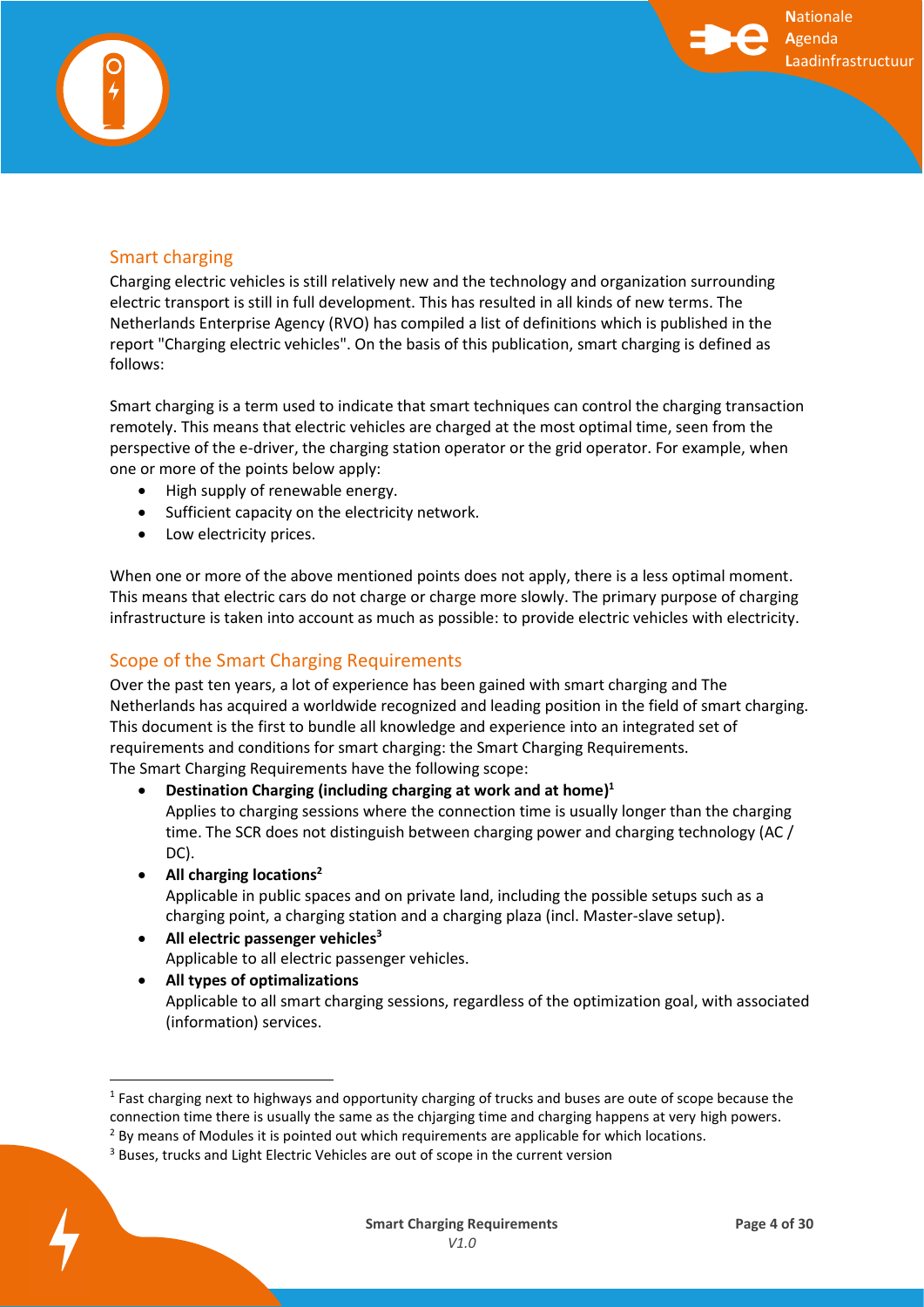

An important aspect of Smart Charging is the communication between different actors in the charging chain. There are different routes that can be used for this, and also different languages with which the actors "talk" to each other. In addition, it is important that this communication is secure. Open standards and protocols play an important role here.

The Smart Charging Requirements describe guidelines that are necessary for the application of smart charging via various routes.

The various routes are shown schematically in the figure below.

- The Control System connected to the electric vehicle can be a back-end of an Automotive or a fleet manager application or a (3rd party) driver application.
- The Control System connected to the charging point can be a back-end of the CPO, or a (local) Energy Management System or a (third party) application.
- Based on the use cases that are agreed between parties and the interaction that takes place between parties, certain protocols may or may not be applied or adjusted.



*Figure 1.Schematic representation of communication routes*

The requirements in the SCR are a bundling and clarification of the general and safety requirements that already apply to the charging of electric vehicles. This concerns communication protocols to allow the vehicle, charging point and underlying systems to communicate with each other as well as technical conditions with regard to the hardware in the vehicle, the charging cable, the charging point and the electricity installation, the metering device and the grid connection.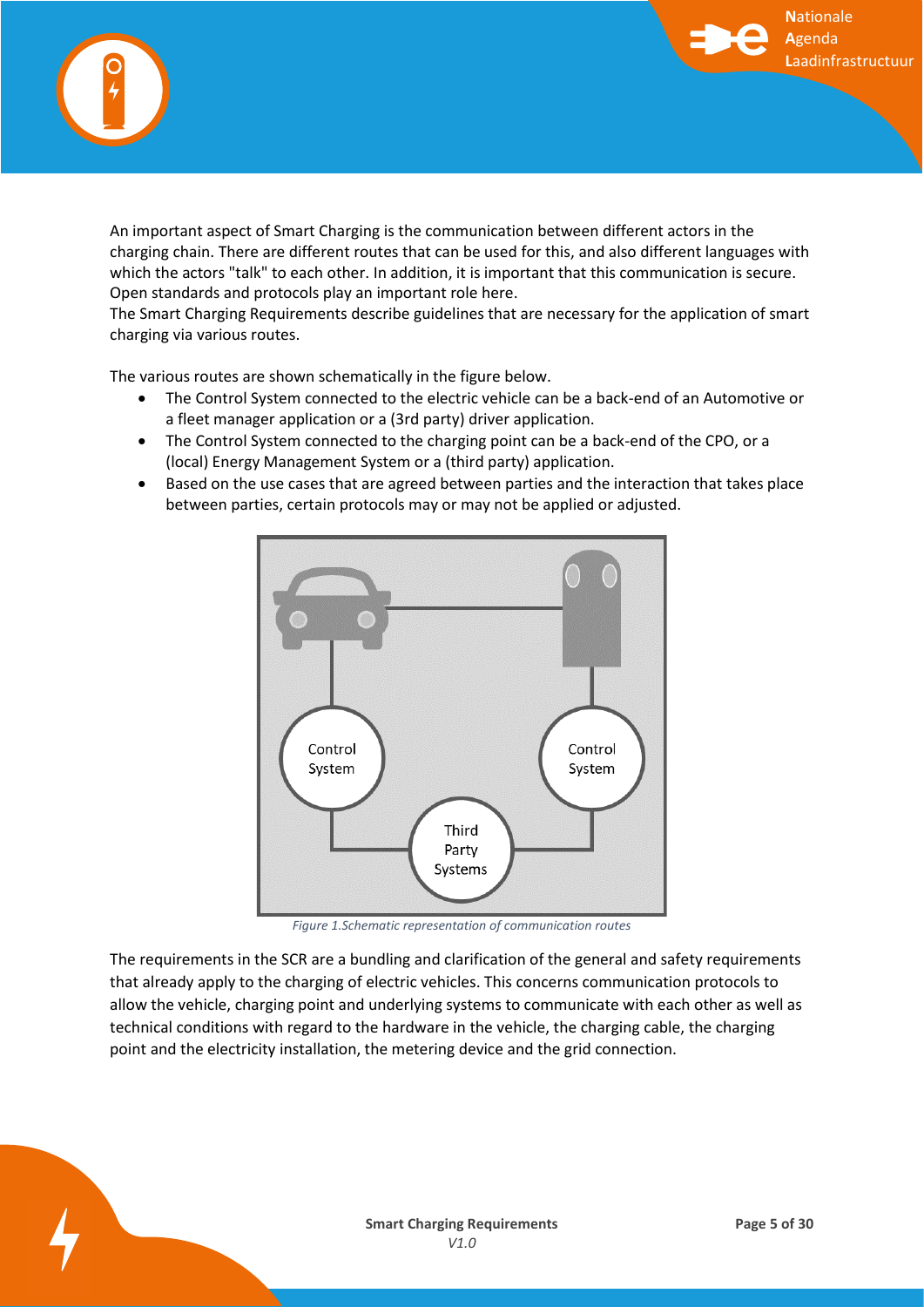

# <span id="page-5-0"></span>Application

The use of smart charging in the period up to 2030 is essential. The charging infrastructure that is being rolled out today is expected to still work in 10 to 15 years' time and should not form a barrier to smart charging of electric vehicles. The same goes for electric vehicles that are sold today that should still be able to charge smart in a decade. That is why it is essential that with the Smart Charging Requirements a standard package of conditions for smart charging is established to which the entire market is committed.

This bundling of conditions ensures a minimal and uniform set of technical Smart Charging requirements, which creates clarity for all parties involved. The Smart Charging Requirements can be anchored in and used for:

- Drafting (inter) national legislation and regulations.
- Forming (inter) national and local policy, which is implemented in the purchase of charging infrastructure and / or electric vehicles.
- The development of products and propositions by market parties, as a checklist for manufacturers who develop Smart Charging charging infrastructure and electric passenger cars.

The techniques for charging infrastructure and electric cars are still under development. This means that new requirements are also being developed and existing requirements may be tightened. From an innovation perspective, parties can choose to implement requirements that are still under development and not yet included in the SCR.

The intention is to review the Smart Charging Requirements on a regular basis (eg every 2 years) based on the then applicable standards and norms. The anchoring and updating of the Requirements in a Dutch and European context is part of the tasks of the NAL Smart Charging Working Group and will be issued there.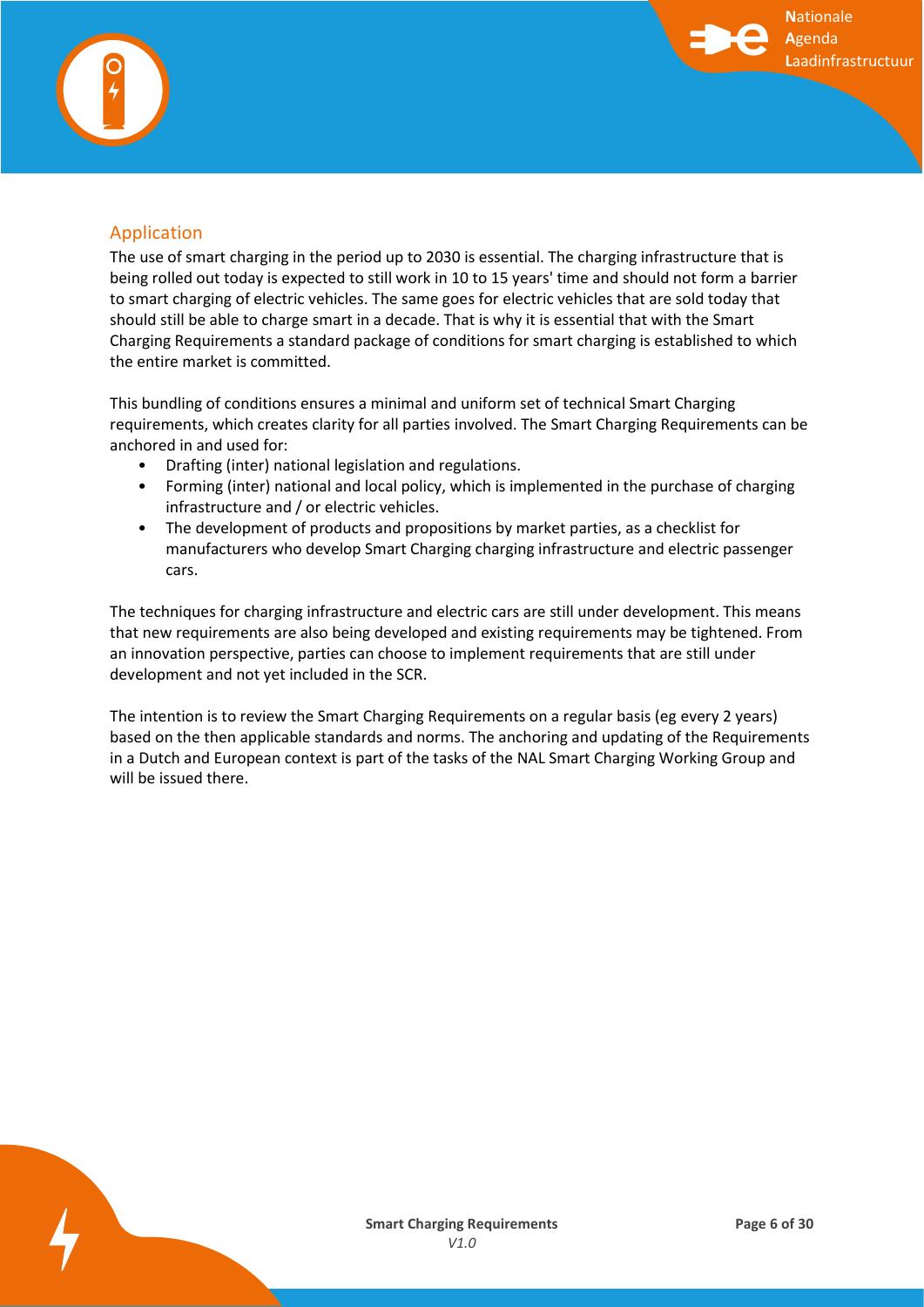

# <span id="page-6-0"></span>**Reading Guide**

The Smart Charging Requirements are divided into five modules that can be applied independently or in addition to each other:

- **Smart Charging Basics (MODULE 1 and 2)** The basic conditions for smart charging for every electric vehicle **(MODULE 1)** and for every charging point **(MODULE 2)**
- **Smart Charging – Private and Semi-public (MODULE 3A)** Additional requirements for Smart Charging at Private and Semi-Public charging points
- **Smart Charging - Public (MODULE 3B)** The additional basic conditions for smart charging for charging points in the public space, with additional protocol support
- **Bidirectional Charging (MODULE 4 and 5)** The additional conditions for every electric vehicle and for every charging point, with the option of discharging the vehicle battery (Vehicle-to-Anything)

The illustration below shows how the modules relate to each other. The conditions in MODULES 1 and 2 are the mandatory basic requirements for Smart Charging. The conditions in MODULE 3 are only mandatory in public environment. The conditions in MODULES 4 and 5 are optional and recommended when using bidirectional charging.



*Figure 2. Positioning of the Modules*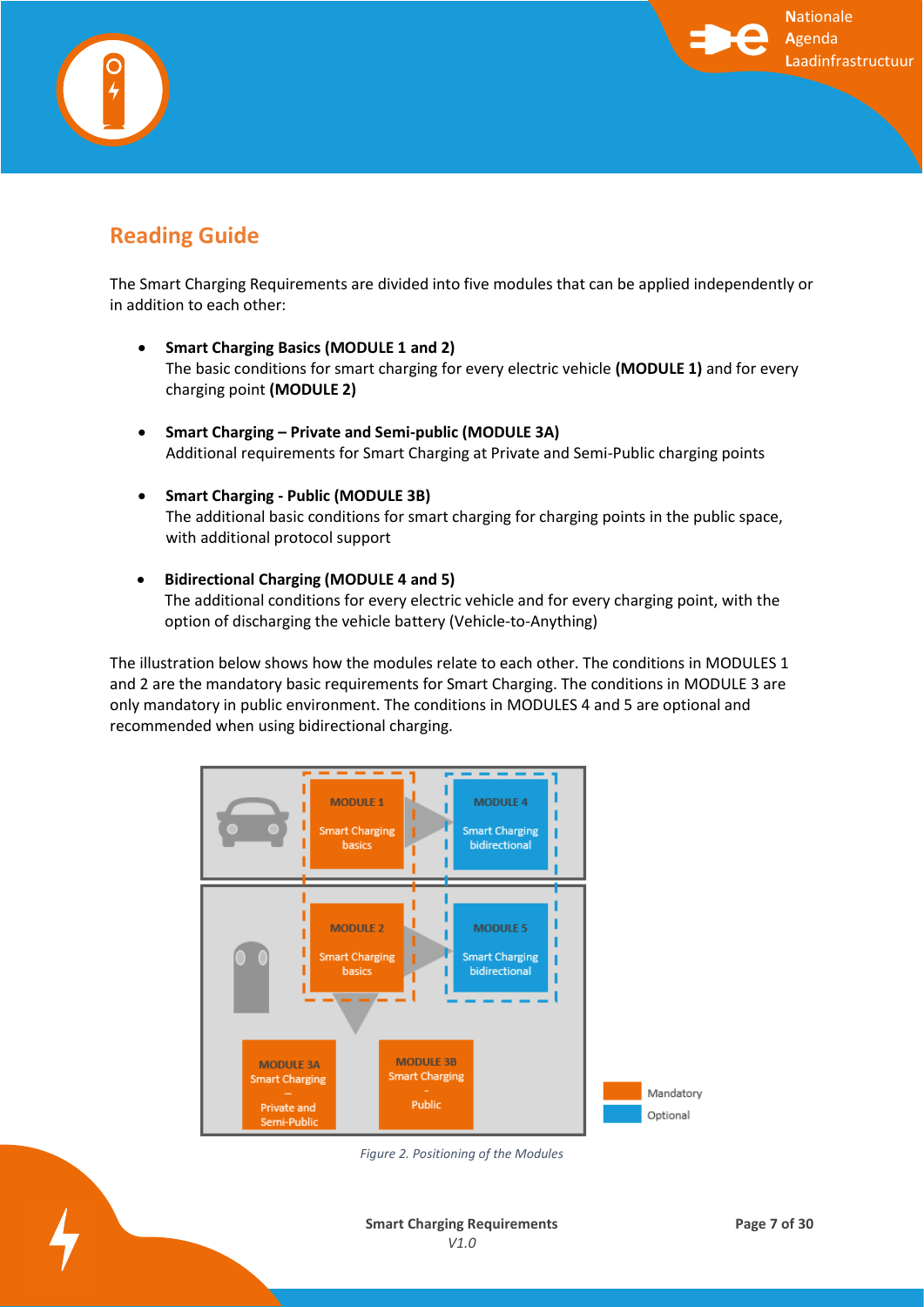



E

# <span id="page-7-0"></span>Index

 $\overline{4}$ 

| 1.1.  |                                                                  |
|-------|------------------------------------------------------------------|
| 1.2.  |                                                                  |
| 1.3.  |                                                                  |
|       |                                                                  |
| 2.1.  |                                                                  |
| 2.2.  |                                                                  |
|       |                                                                  |
| 3A.1. | Communication protocols Private and Semi-Public Charge Point  16 |
|       |                                                                  |
| 3B.1. |                                                                  |
| 3B.2. |                                                                  |
| 3B.3. |                                                                  |
| 3B.4. |                                                                  |
|       |                                                                  |
| 4.1.  |                                                                  |
| 4.2.  |                                                                  |
|       |                                                                  |
| 5.1.  |                                                                  |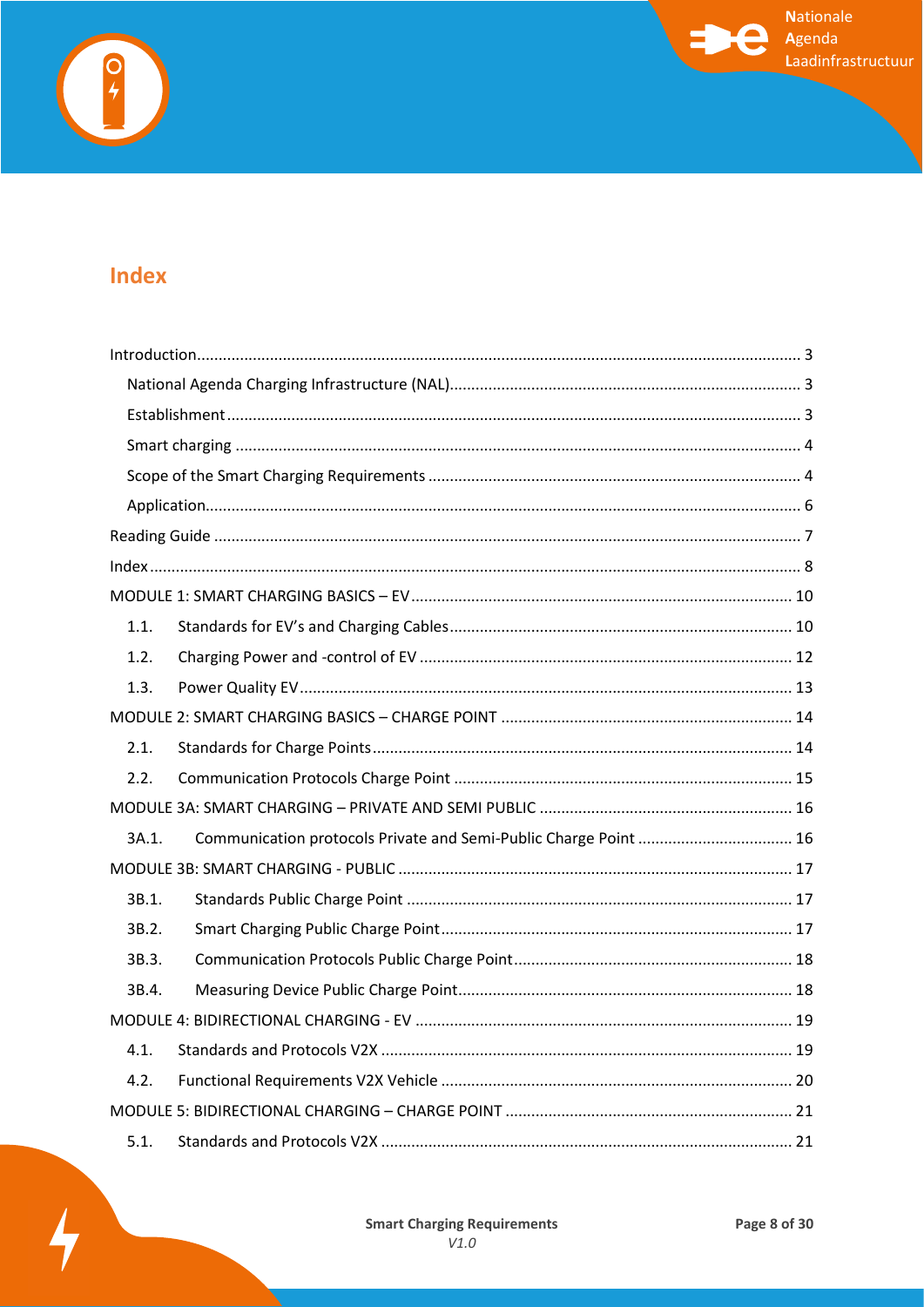

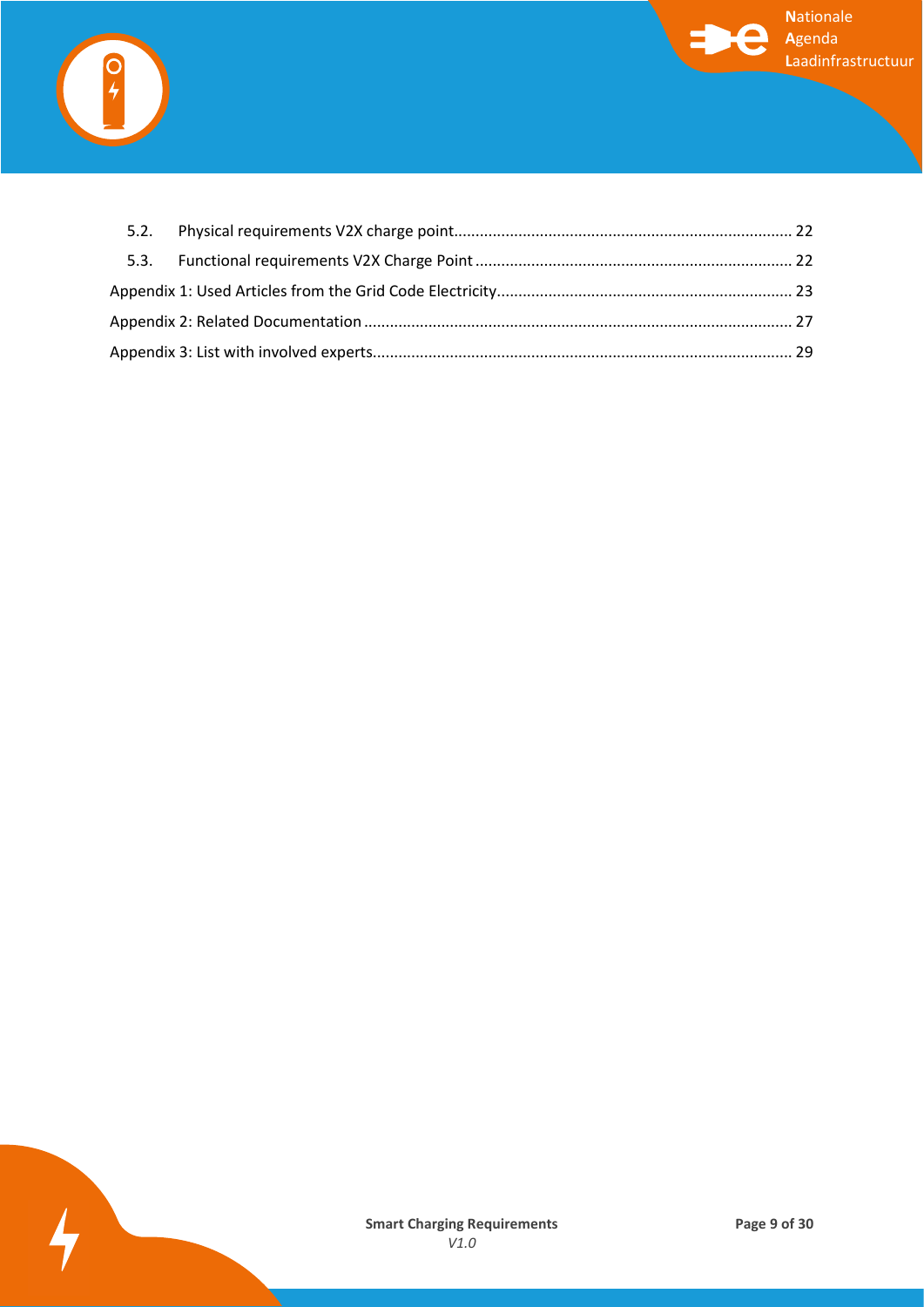

# <span id="page-9-0"></span>**MODULE 1: SMART CHARGING BASICS – EV**

#### **Applicable for:** Electric Vehicles

Module 1 forms the basis for Smart Charging and is mandatory for all charging points and electric vehicles within the scope of the Smart Charging Requirements. The guidelines described relate to the vehicle, the charging cable and the charging point.

Many different standards apply to (electric) vehicles. The part that has to do with charging is relevant for Smart Charging: the On Board Charger and the charging control capabilities of the vehicle. The requirements below relate to properties of this charger, such as the technical specifications, the options for Smart Charging and the Power Quality properties as well as charging control in general where the OBC is not per se used. These requirements apply to manufacturers of vehicles and / or on-board chargers and are outside the sphere of influence of the charging station manufacturer. Note. in case of DC charging, the On Board Charger is not used. The standards also apply to DC charging and charging control is also applicable if the OBC is not used.

## <span id="page-9-1"></span>1.1. Standards for EV's and Charging Cables

The vehicle and charging cable comply with the applicable standards for electric vehicles and their charging systems below.

| ID      | <b>Requirement</b>                                                                                                                                                                                                                                       | <b>Explanation</b>                                                                                                                                                                                                          |
|---------|----------------------------------------------------------------------------------------------------------------------------------------------------------------------------------------------------------------------------------------------------------|-----------------------------------------------------------------------------------------------------------------------------------------------------------------------------------------------------------------------------|
| $1 - 1$ | IEC 61851-1:2017; Electric vehicle<br>conductive charging system - Part 1: General<br>requirements<br>For communication with EVSE:<br>Annex A 'Control pilot function through a<br>control pilot circuit using a PWM signal and a<br>control pilot wire' | This standard describes, among other things,<br>how a current [A] value can be<br>communicated to an electric vehicle from a<br>charging point. This is the basic principle<br>behind Smart Charging.<br>Scope: AC Charging |
| $1 - 2$ | IEC 61851-21-1, -23 and -24<br>DC Charging (Mode 4)                                                                                                                                                                                                      | For DC charging, the vehicle complies with<br>the applicable IEC standard                                                                                                                                                   |
| $1 - 3$ | ISO 17409:2020; Electrically propelled road<br>vehicles - Conductive power transfer -<br>Safety requirements                                                                                                                                             | Contains requirements for, among other<br>things, inrush peaks and Power Factor,<br>essential for the reliability of the electricity<br>grid                                                                                |
| $1 - 4$ | The vehicle is equipped with at least 1 of the<br>following plugs / contact points as described<br>in the IEC 62196 -1,2,3<br>The vehicle always uses the Type 2 female<br>connector for AC charging.                                                    | Standardization of the charging plug is<br>important for uniformity in smart charging.                                                                                                                                      |
| $1 - 5$ | UN-ECE R10 - Electromagnetic Compatibility                                                                                                                                                                                                               | The vehicle must be immune to EMC and<br>must not cause any disturbances itself                                                                                                                                             |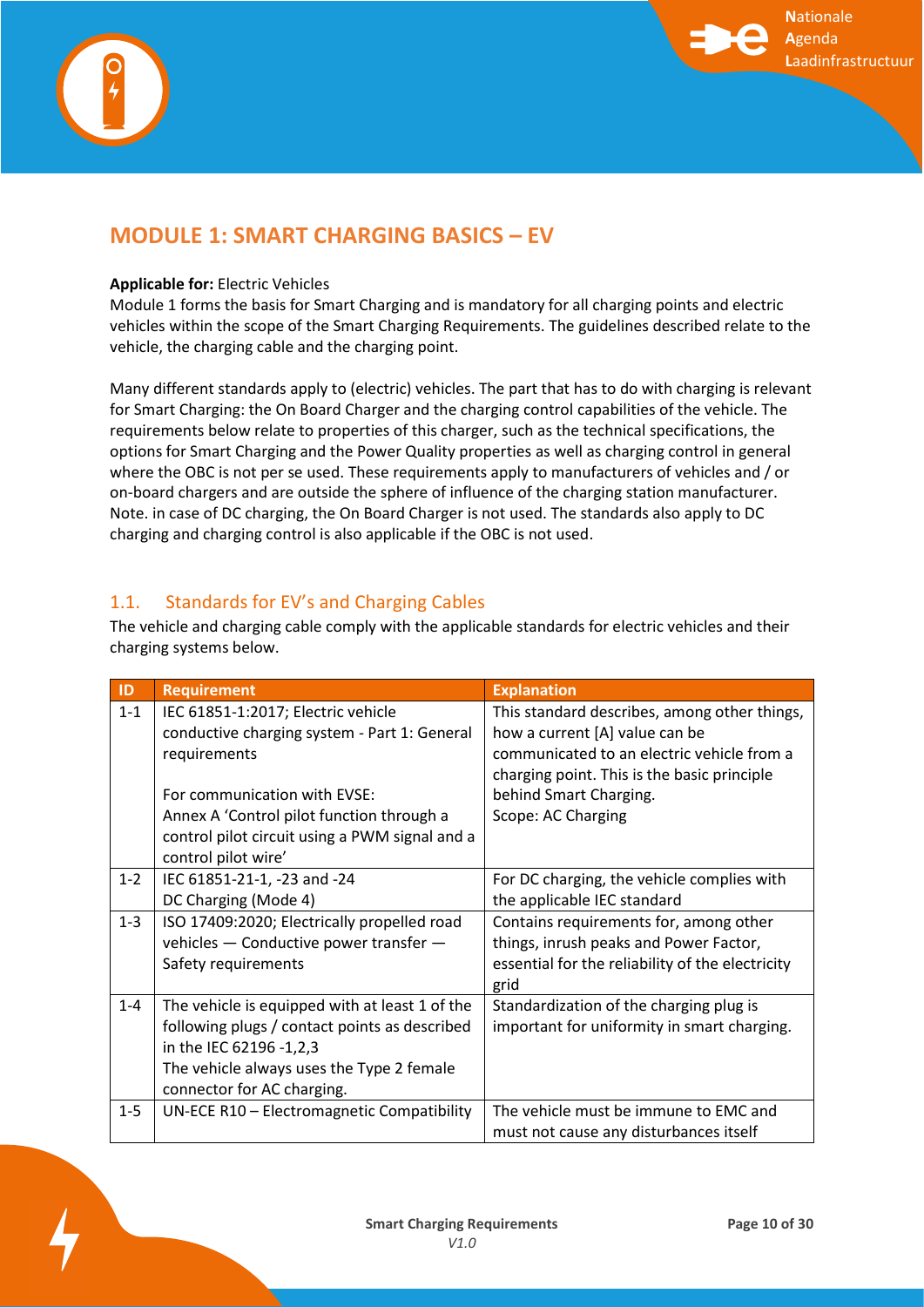

| $1 - 6$ | IEC 62196 series; Plugs, socket-outlets,<br>vehicle connectors and vehicle inlets -<br>Conductive charging of electric vehicles                                | Contains Requirements for the standard<br>charging plugs           |
|---------|----------------------------------------------------------------------------------------------------------------------------------------------------------------|--------------------------------------------------------------------|
| $1 - 7$ | The supply voltage of the charging point is<br>within the limits of EN 50160; the vehicle<br>must charge stably at least within the limits<br>of this standard | Dealing with full spectrum of supply voltages                      |
| $1 - 8$ | EN 50620:2017; Electric cables - Charging<br>cables for electric vehicles                                                                                      | Contains Requirements for charging cables<br>for electric vehicles |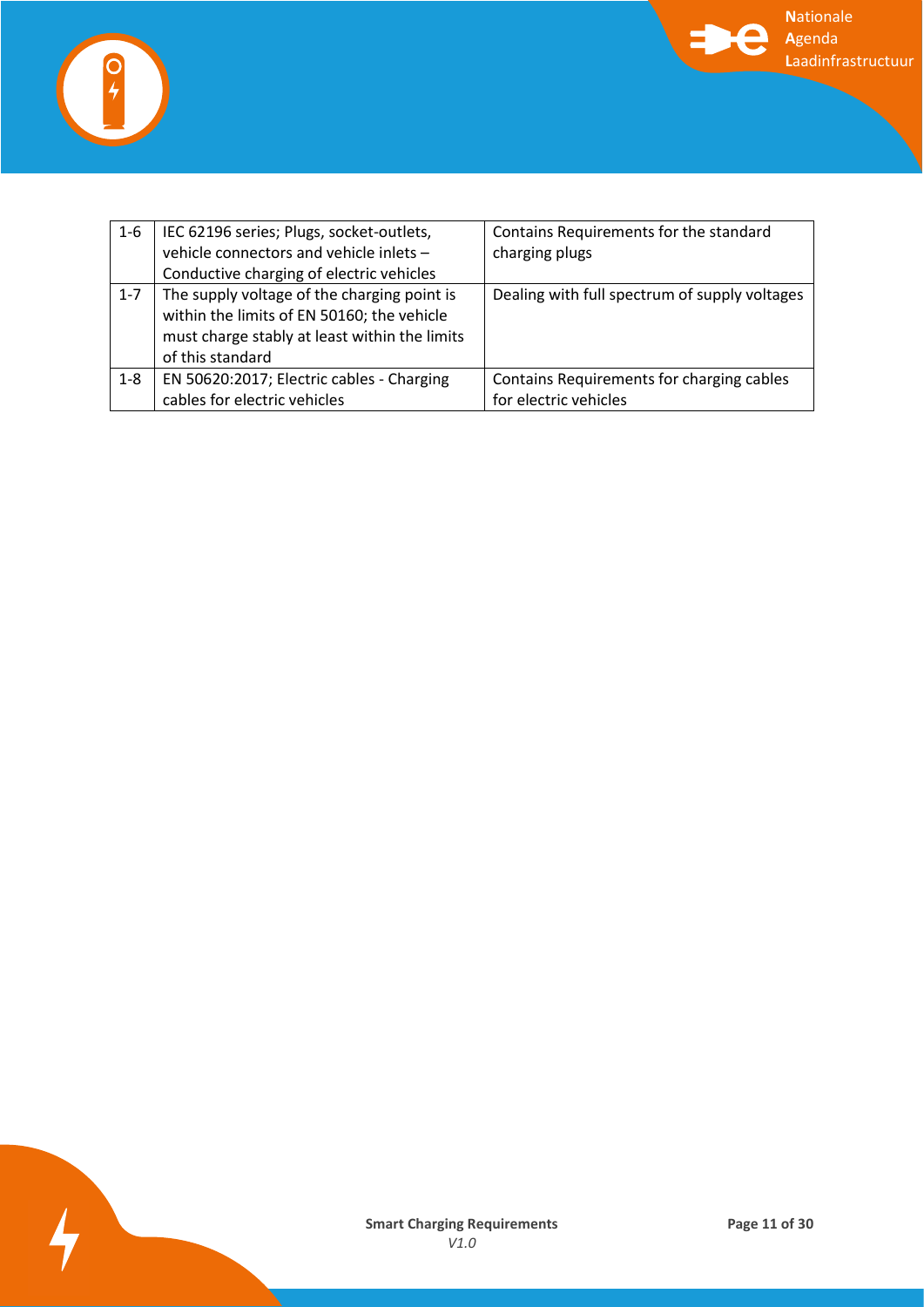

# <span id="page-11-0"></span>1.2. Charging Power and -control of EV

The vehicle must support charge control, and it is also important to set a framework for the charging currents that must be supported, as this is sometimes insufficient in the standards.

| ID       | <b>Requirement</b>                                                                                                                                                                                                                                                                                                                                                                                                                                                                                                                                                                                                                                                                                   | <b>Explanation</b>                                                                                                                                                                                                                                                                                                                                      |
|----------|------------------------------------------------------------------------------------------------------------------------------------------------------------------------------------------------------------------------------------------------------------------------------------------------------------------------------------------------------------------------------------------------------------------------------------------------------------------------------------------------------------------------------------------------------------------------------------------------------------------------------------------------------------------------------------------------------|---------------------------------------------------------------------------------------------------------------------------------------------------------------------------------------------------------------------------------------------------------------------------------------------------------------------------------------------------------|
| $1 - 9$  | The minimum charging speed at which the<br>vehicle must be able to be charged is 1x6A                                                                                                                                                                                                                                                                                                                                                                                                                                                                                                                                                                                                                | The minimum charging current as specified<br>in IEC 61851-1, but not yet supported by all<br>electric vehicles. Note that this charging<br>current is rarely used due to the low<br>efficiency of the OBC, but falls within the<br>effective range of the Mode 3 PWM signal<br>NB. During a charging break (PWM 100%)<br>the vehicle "charges" with 0A. |
| $1 - 10$ | The vehicle can handle the charging<br>currents that are communicated from the<br>charging station. Specifically, the vehicle<br>must be able to handle the following<br>situations:<br>Frequent changes of maximum<br>charging current, alternating with<br>charging pauses (PWM 100%); it<br>must be possible to resume<br>charging after an indefinite pause.<br>(This can occur several times within<br>the same charging session)<br>Dealing with current / power<br>variations between the Pmax and<br>Pmin of the vehicle<br>Delayed charging: after connecting<br>to the charging station, a delayed<br>start takes place (indefinite time)<br>before charging starts (PWM 100%<br>$= OA$ ). | Although this falls within the Mode 3<br>spectrum of the IEC 61851-1, not all electric<br>vehicles support it well<br>This also concerns longer waiting times by<br>the vehicle, for example when it is in 'deep<br>sleep' mode.                                                                                                                        |
| $1 - 11$ | The maximum charging current as                                                                                                                                                                                                                                                                                                                                                                                                                                                                                                                                                                                                                                                                      | Vehicle settings or charge control via, for                                                                                                                                                                                                                                                                                                             |
|          | indicated by the charging point always                                                                                                                                                                                                                                                                                                                                                                                                                                                                                                                                                                                                                                                               | example, "connected car" may never exceed                                                                                                                                                                                                                                                                                                               |
|          | indicates the maximum permissible                                                                                                                                                                                                                                                                                                                                                                                                                                                                                                                                                                                                                                                                    | the current offered by the charging point.                                                                                                                                                                                                                                                                                                              |
|          | charging current, regardless of any other                                                                                                                                                                                                                                                                                                                                                                                                                                                                                                                                                                                                                                                            | This is also secured by the charging point                                                                                                                                                                                                                                                                                                              |
|          | charging speeds programmed in the vehicle                                                                                                                                                                                                                                                                                                                                                                                                                                                                                                                                                                                                                                                            |                                                                                                                                                                                                                                                                                                                                                         |
|          | or received via Connected Car telematics                                                                                                                                                                                                                                                                                                                                                                                                                                                                                                                                                                                                                                                             |                                                                                                                                                                                                                                                                                                                                                         |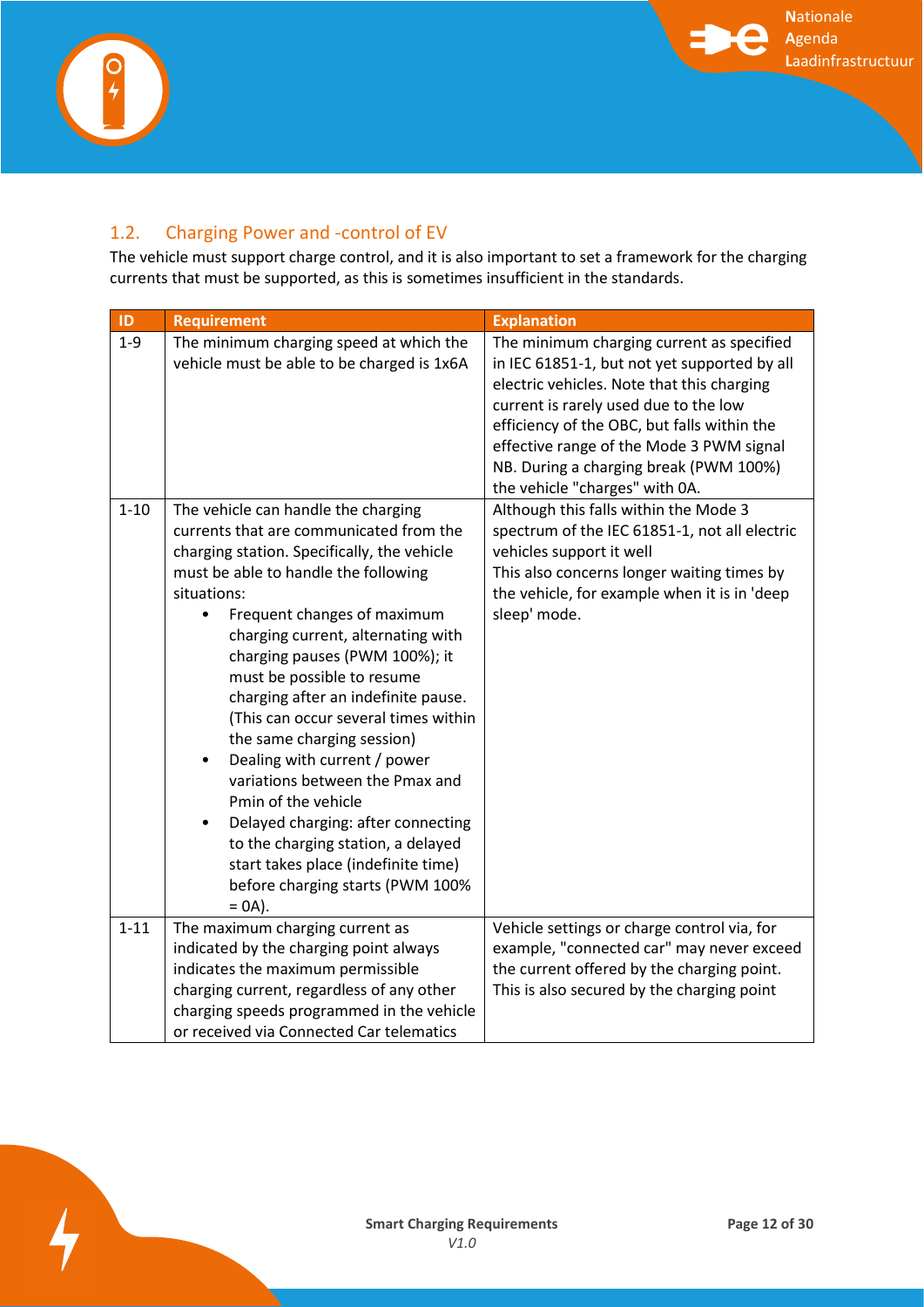



# <span id="page-12-0"></span>1.3. Power Quality EV

Charging and discharging an electric vehicle can affect the quality of the electricity in the grid, and at its turn the power grid can also influence the charging behaviour. When charging, a vehicle can affect the voltage of the power grid, while the quality of the voltage has an influence on the quality of the power that the vehicle consumes.

| ID       | <b>Requirement</b>                             | <b>Explanation</b>                      |
|----------|------------------------------------------------|-----------------------------------------|
| $1 - 12$ | With regard to EMC, the vehicle must also be   | Lower charging currents (<16A) are used |
|          | tested for non-rated (lower) charging currents | regularly. EMC is important in these    |
|          | (<16A).                                        | bandwidths as well.                     |
| $1 - 13$ | To avoid supra-harmonic disturbances, the      | A high frequency produces less          |
|          | switching behaviour of the inverter must be    | disturbance                             |
|          | adjusted to the highest possible frequency.    |                                         |
|          | No disturbances may be injected into the       |                                         |
|          | charging point from the vehicle.               |                                         |
| $1 - 14$ | No disturbances, such as Supra-Harmonic        | Supra-harmonic disturbances are not yet |
|          | Currents (between 2 kHz and 150 kHz) may       | sufficiently included in standards      |
|          | be injected into the charging point from the   |                                         |
|          | vehicle. Supra-Harmonic emissions, usually     |                                         |
|          | caused by the switching frequency of the AC /  |                                         |
|          | DC converter in the On Board Charger, must     |                                         |
|          | be prevented, for example by using a filter,   |                                         |
|          | using other power electronics or changes in    |                                         |
|          | the switching behavior.                        |                                         |

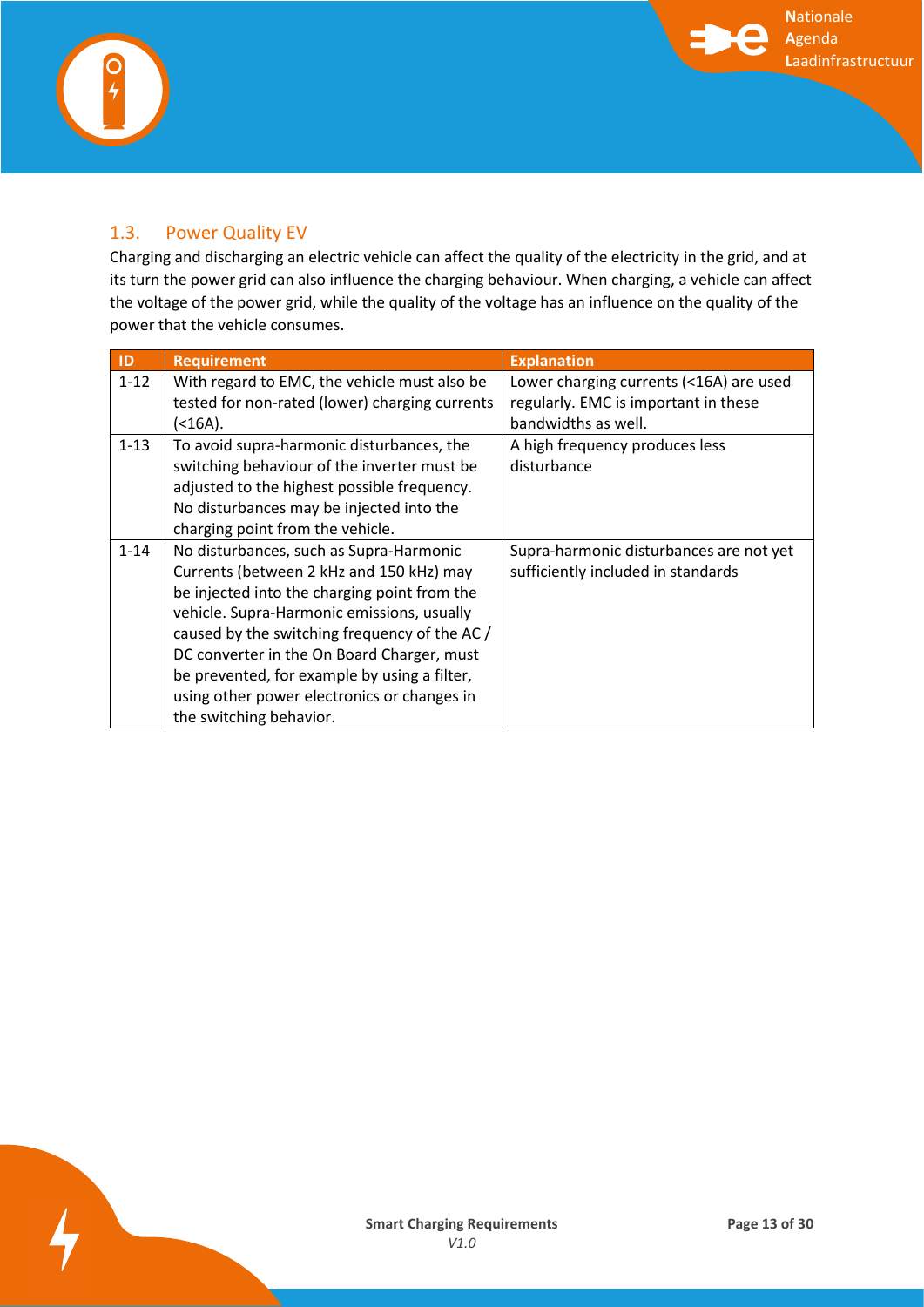

# <span id="page-13-0"></span>**MODULE 2: SMART CHARGING BASICS – CHARGE POINT**

### **Applicable for:** all charge points (private, semi-public and public)

This Module describes the standards for charging points and the aspects where further clarification or addition on standards is necessary. The additions are subdivided by theme. The scope is Smart Charging; only those requirements that are relevant within the theme of Smart Charging are included.

## <span id="page-13-1"></span>2.1. Standards for Charge Points

Standards that a charging point must meet to make Smart Charging possible.

| ID      | <b>Requirement</b>                              | <b>Explanation</b>                            |
|---------|-------------------------------------------------|-----------------------------------------------|
| $2 - 1$ | IEC 61851-1:2017; Electric vehicle              | Basic standard for EVs and Charging points    |
|         | conductive charging system                      |                                               |
| $2 - 2$ | EN 50160 - Voltage characteristics of           | The charging point must be able to handle     |
|         | electricity supplied by public distribution     | the voltage spectrum described in this        |
|         | systems                                         | standard.                                     |
| $2 - 3$ | NEN 1010 - Safety provisions for low voltage    | For a safe installation                       |
|         | installations                                   |                                               |
| $2 - 4$ | Power electronic converters with a nominal      | In accordance with the Electricity Network    |
|         | power greater than 5 kW ( $>$ 1-phase 22A, ()   | Code (October 2020) article 2.33 paragraph    |
|         | are generally connected to three phases.*       | 5                                             |
|         | *Subject to selectivity limits                  | Note: In Germany the following requirement    |
|         |                                                 | is applied: The asymmetrical load on the grid |
|         |                                                 | connection point is limited to 4.6kVA         |
|         |                                                 | (between the phases)                          |
| $2 - 5$ | In the case of a DC charger where vehicles      | So that EVs with a Chademo connector can      |
|         | with Chademo connectors are also expected,      | also be charged (smart)                       |
|         | the charging station supports Chademo v2.0      |                                               |
| $2 - 6$ | The protection of electrical installations and  | In accordance with the prevailing Grid Code   |
|         | parts thereof is selective with the protection  | Electricity (October 2020). See Appendix 2.   |
|         | that the network operator applies in the        |                                               |
|         | connection of the electrical installation or in |                                               |
|         | the supply network.                             |                                               |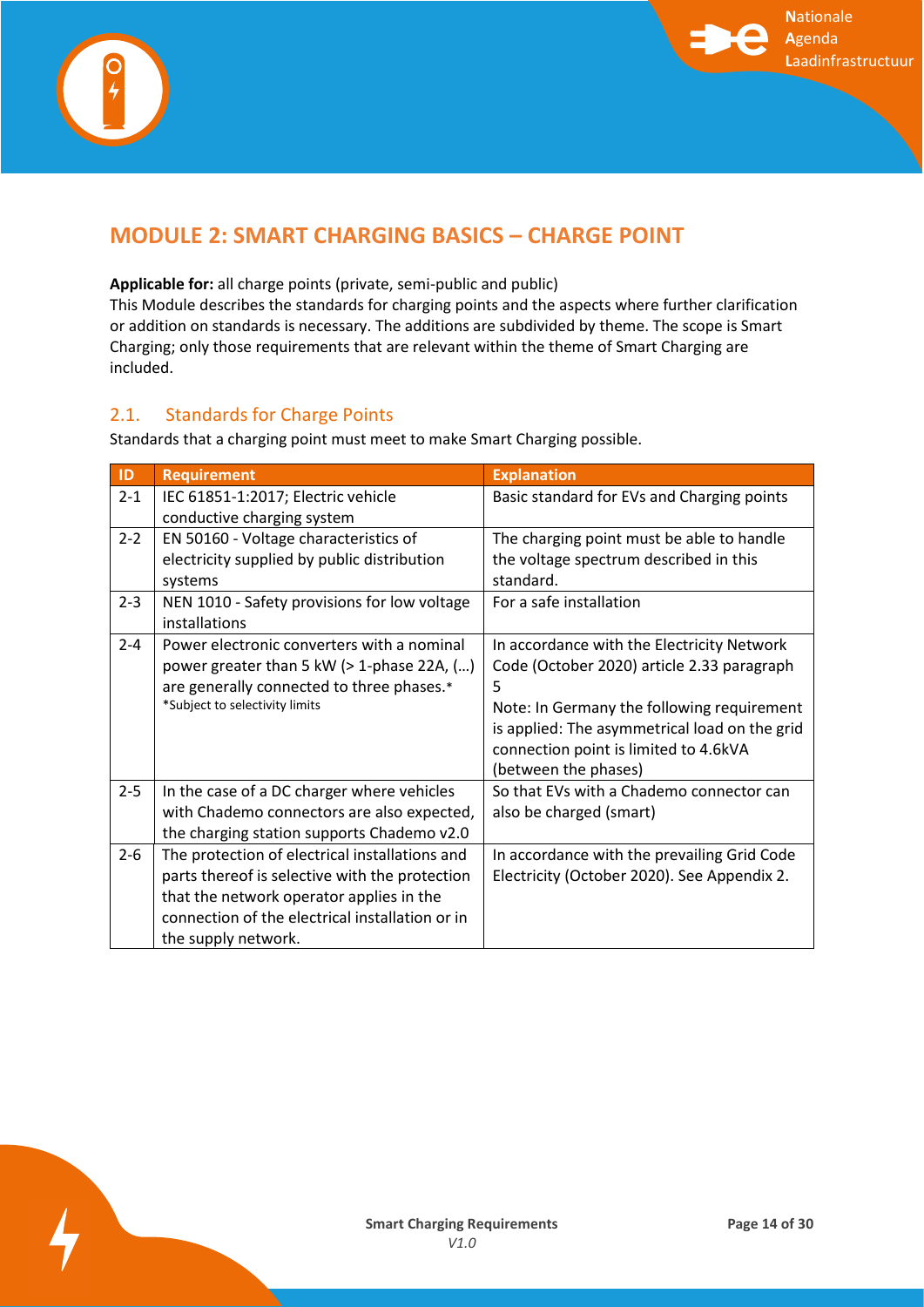

# <span id="page-14-0"></span>2.2. Communication Protocols Charge Point

The foundation needed for smart charging protocols to work.

| ID       | <b>Requirement</b>                                                                                                                                                                                                                                                                                                                                                                                                                                                                                                                 | <b>Explanation</b>                                                                                                                                                                                                                                                                                                     |
|----------|------------------------------------------------------------------------------------------------------------------------------------------------------------------------------------------------------------------------------------------------------------------------------------------------------------------------------------------------------------------------------------------------------------------------------------------------------------------------------------------------------------------------------------|------------------------------------------------------------------------------------------------------------------------------------------------------------------------------------------------------------------------------------------------------------------------------------------------------------------------|
| $2 - 7$  | New official published versions of all<br>mentioned protocols will be implemented<br>within the following period:<br>Larger structural changes (normally<br>indicated by a shift in the first number of a<br>version, for example from v1.0 to v2.0) will<br>be implemented within 2 years after<br>publication<br>Smaller incremental changes (normally<br>٠<br>indicated by a shift in the second number<br>of a version, for example from v1.0 to v1.1)<br>will be implemented within one year from<br>the date of publication. | So that the charging points are up to<br>date asap, within the capabilities of the<br>manufacturer                                                                                                                                                                                                                     |
| $2 - 8$  | All charging points have a telecommunication<br>module                                                                                                                                                                                                                                                                                                                                                                                                                                                                             | European regulations in the field of the<br>European internal energy market state<br>that an end customer must be enabled<br>to become "active" in the energy<br>market. There is an essential role for the<br>end customer in realizing more flexibility<br>in the electricity system, for example<br>through its EV. |
| $2 - 9$  | Telecommunications connections are online<br>and connected at least 98% of the time                                                                                                                                                                                                                                                                                                                                                                                                                                                | This is important to send and receive<br><b>Smart Charging signals</b>                                                                                                                                                                                                                                                 |
| $2 - 10$ | The charging point and the communication<br>connections used comply with the most recent<br><b>Cyber Security Requirements for EV Charging</b><br><b>Stations</b><br>Current version: EV-301-2016                                                                                                                                                                                                                                                                                                                                  | Secure communication is essential for<br>smart charging                                                                                                                                                                                                                                                                |
| $2 - 11$ | The communication between charge point and<br>backend is in conformity of the Open Charge<br>Point Protocol.<br>The goal for Open Charge Point Protocol<br>(OCPP) is to offer a uniform solution for the<br>method of communication between charge<br>point and central system.<br>Prevailing version: 2.01                                                                                                                                                                                                                        | Charge Point - Control System<br>communication<br>With OCPP it is possible to connect any<br>central system with any charge point,<br>regardless of the vendor. A uniform<br>standard prevents all kinds of<br>coordination problems and is therefore<br>an advantage for the whole electric<br>vehicle market.        |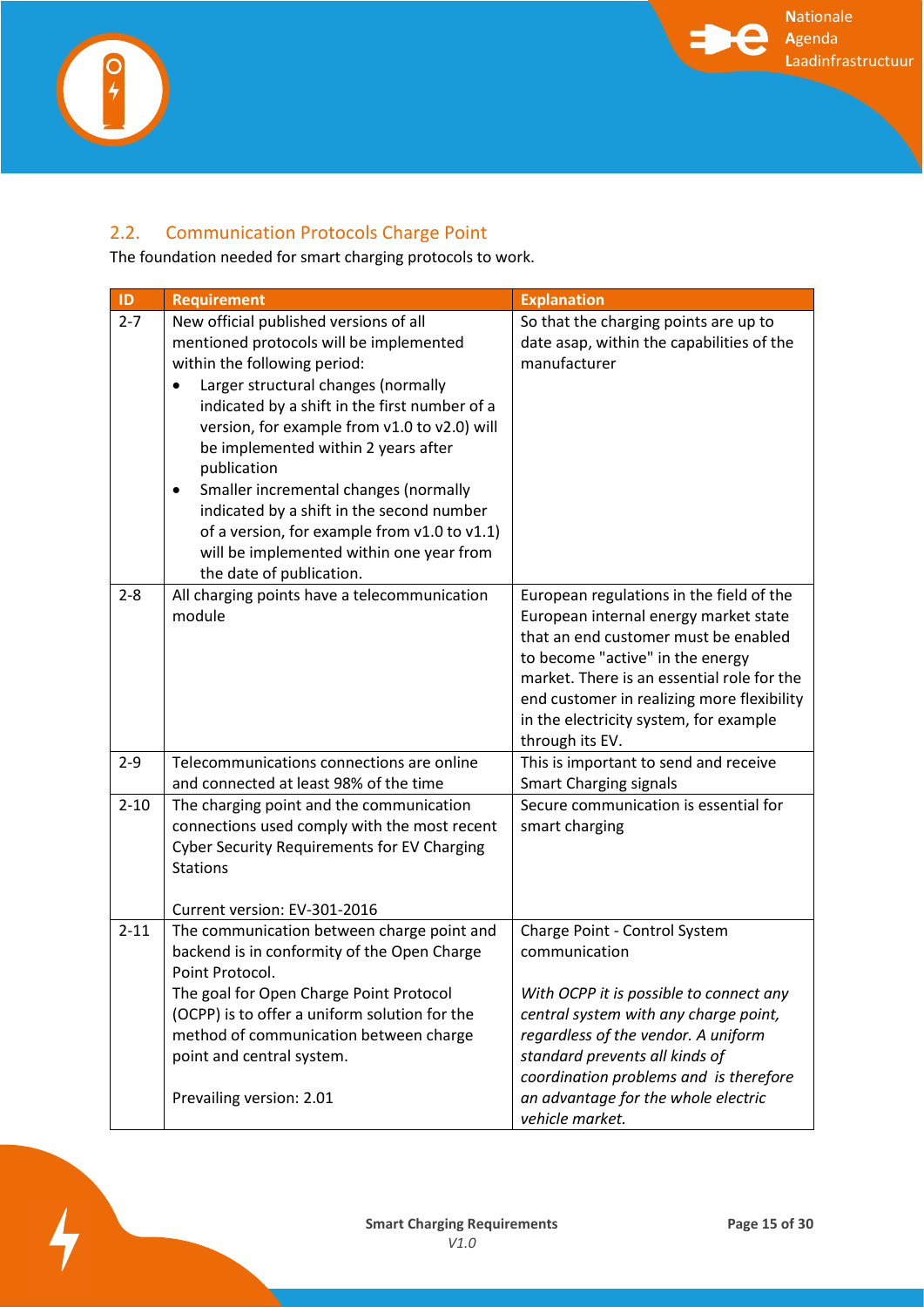

# <span id="page-15-0"></span>**MODULE 3A: SMART CHARGING – PRIVATE AND SEMI PUBLIC**

**Applicable for:** private and semi-public charge points, in addition to Module 2: Smart Charging Basics – Charge Point.

This Module contains additional requirements for Smart Charging that are only applicable for Private and Semi-Public Charge Points. Note: the requirements in Module 2 are thus **also** applicable for Private and Semi-Public Charge Points.

## <span id="page-15-1"></span>3A.1. Communication protocols Private and Semi-Public Charge Point

| $3A-1$ | The charge point can communicate with an<br>Energy Management System (EMS) via an open<br>protocol                                  | Charge Point - Control System<br>communication<br>For communication between EVSE and<br><b>Energy Management System</b>                                 |
|--------|-------------------------------------------------------------------------------------------------------------------------------------|---------------------------------------------------------------------------------------------------------------------------------------------------------|
| $3A-2$ | The charge point can communicate with the<br>meter in the Grid Connection if this meter<br>supports local connection possibilities. | Charge Point - Control System<br>communication<br>For communication between EVSE and<br>Energy Management System and/or<br>Power Grid Management System |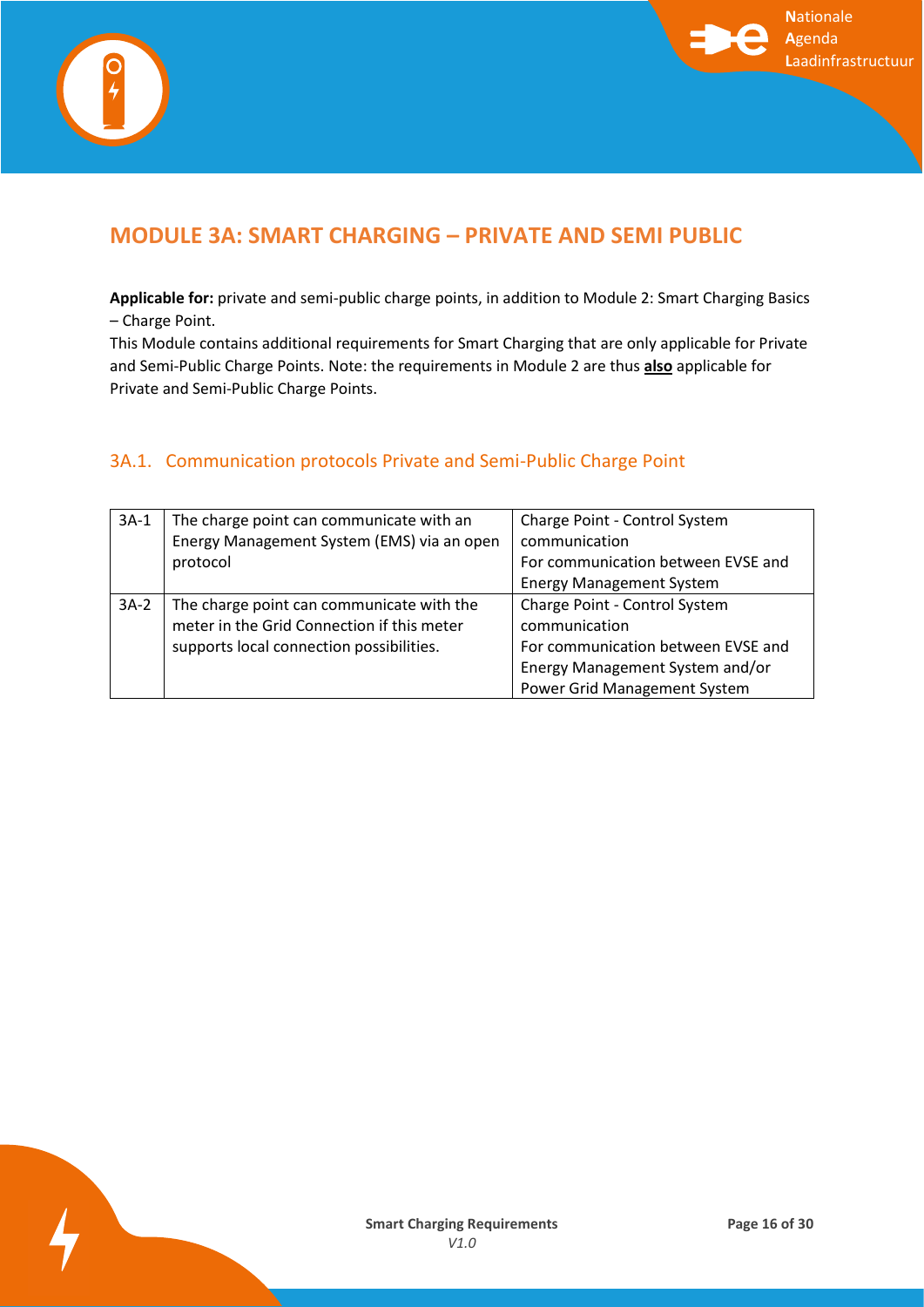

# <span id="page-16-0"></span>**MODULE 3B: SMART CHARGING - PUBLIC**

#### **Applicable for:** Public Charge Points.

This module is mandatory for public charging points and is an addition to Module 2: Smart Charging Basics – Charge Point. This module focuses on communication from the CPO with Third Parties and thus external options for charge control. Additional guidelines with regard to metering equipment apply to public charging points.

## <span id="page-16-1"></span>3B.1. Standards Public Charge Point

Standards that a public charging point must meet for Smart Charging (in addition to the basic standards from Module 2: Smart Charging Basics - Charging point).

| ID     | <b>Requirement</b>                            | <b>Explanation</b>                         |
|--------|-----------------------------------------------|--------------------------------------------|
| $3B-1$ | The charging point complies with the          | Contains requirements from Dutch           |
|        | Connection Requirements for charging objects  | network operators on how a connection      |
|        | with an integrated grid connection.           | to the electricity network must be         |
|        |                                               | realized in a charging station. See        |
|        |                                               | Appendix 2: Related Documentation          |
| $3B-2$ | The connection is used in accordance with the | Decision of the Netherlands Authority for  |
|        | Grid Code Electricity.                        | Consumers and Markets of April 21, 2016,   |
|        |                                               | reference ACM / DE / 2016/202151,          |
|        |                                               | establishing the conditions as referred to |
|        |                                               | in Article 31 of the Electricity Act 1998  |
|        |                                               | (Grid Code Electricity).                   |
|        |                                               | See Appendix 1 and 2.                      |

## <span id="page-16-2"></span>3B.2. Smart Charging Public Charge Point

| ID     | <b>Requirement</b>                                                                                                                                                                                                                                | <b>Explanation</b>                                                |
|--------|---------------------------------------------------------------------------------------------------------------------------------------------------------------------------------------------------------------------------------------------------|-------------------------------------------------------------------|
| $3B-3$ | When Smart Charging is active, regardless of<br>the Smart Charging profile, charging is always<br>started for a short period (for example, 30<br>seconds). Then any charging profile is<br>executed.                                              | So that the user knows that his vehicle is<br>properly connected. |
| $3B-4$ | All charging points, regardless of power, must<br>be remotely controlled, whereby the power<br>can be adjusted in time (read charging speed)<br>"near real-time" (NRT; within 1 minute),<br>within the capabilities of the communication<br>link. | To enable Smart Charging.                                         |
| $3B-5$ | With single phase charging, the power is<br>limited to 3.7 kW (16A).                                                                                                                                                                              | Necessary to avoid phase imbalance.                               |

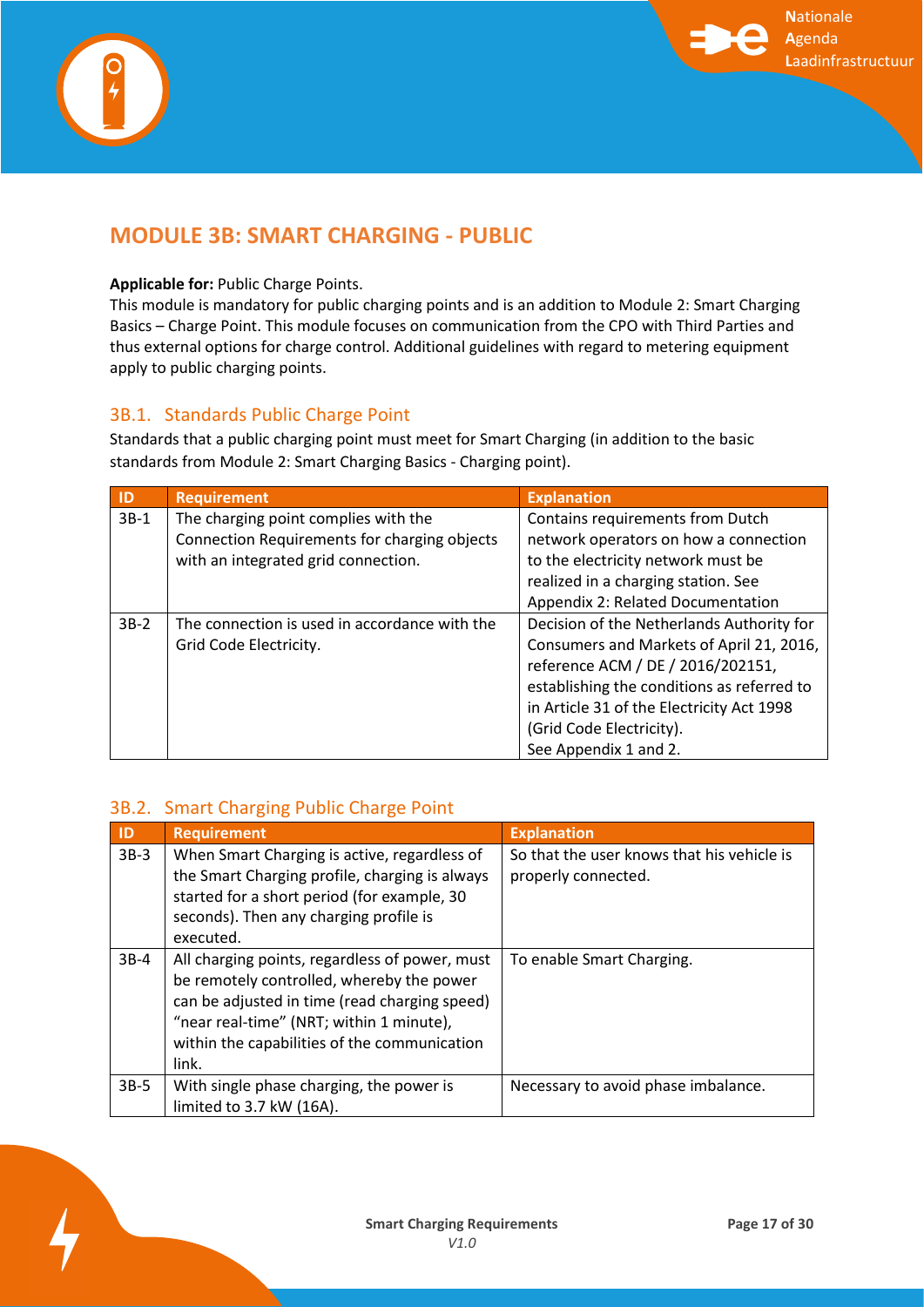

# <span id="page-17-0"></span>3B.3. Communication Protocols Public Charge Point

These are communication protocols that a CPO uses to approach Third Parties. These protocols apply to the backend in which (groups of) charge points are managed.

| $\blacksquare$ | <b>Richtlijn</b>                                                                                                                          | <b>Toelichting</b>                                                                                                                                                                                                                                                                                       |
|----------------|-------------------------------------------------------------------------------------------------------------------------------------------|----------------------------------------------------------------------------------------------------------------------------------------------------------------------------------------------------------------------------------------------------------------------------------------------------------|
| $3B-6$         | To enable data sharing with other market<br>parties and -roles, the Open Charge Point<br>Interface (OCPI) is used.                        | Control System - Third Party System<br>communicatie                                                                                                                                                                                                                                                      |
|                | Prevailing version: v2.2 (September 2019)                                                                                                 | Open Charge Point Interface (OCPI) -<br><b>Supports connections between Mobility</b><br>Service Providers who have EV drivers as<br>customers, and Charge Point Operators<br>who manage charge stations.                                                                                                 |
|                |                                                                                                                                           | See Appendix 2.                                                                                                                                                                                                                                                                                          |
| $3B-7$         | To enable Smart Charging based on actual grid<br>load, IEC 62746-10:2018 (OpenADR) OR the<br>Open Smart Charging Protocol (OSCP) is used. | No choice has yet been made regarding<br>the protocol standard for this purpose.<br>Support of one of these protocols is done<br>in consultation with the client and is only<br>applicable when Smart Charging use cases<br>in which charge control takes place on the<br>basis of DSO signals are used. |

## <span id="page-17-1"></span>3B.4. Measuring Device Public Charge Point

Requirements for the metering device of the charge point. Note: This concerns the meters on the sockets. Guideline 3B-1 describes the requirements for connection to the electricity grid, where another dedicated meter is used. The meter from the Connection Specifications prescribed in Guideline 3B-1 is always a Smart (DSMR) Meter, owned by the grid operator.

| /ID/   | <b>Requirement</b>                               | <b>Explanation</b>                           |  |
|--------|--------------------------------------------------|----------------------------------------------|--|
| $3B-8$ | Any charging point that is measured uses an      | Measuring instrument directive; this         |  |
|        | accountable MID meter.                           | meter may then be used for billing.          |  |
| $3B-9$ | The technology and protocols implemented in      | Technology should not be an obstacle to      |  |
|        | the charge point and backend are suitable to     | this. Specific details of how the user gains |  |
|        | provide the driver with insight into the charged | this insight is up to the CPO and eMSP.      |  |
|        | kWh and the price for it at any time.            |                                              |  |

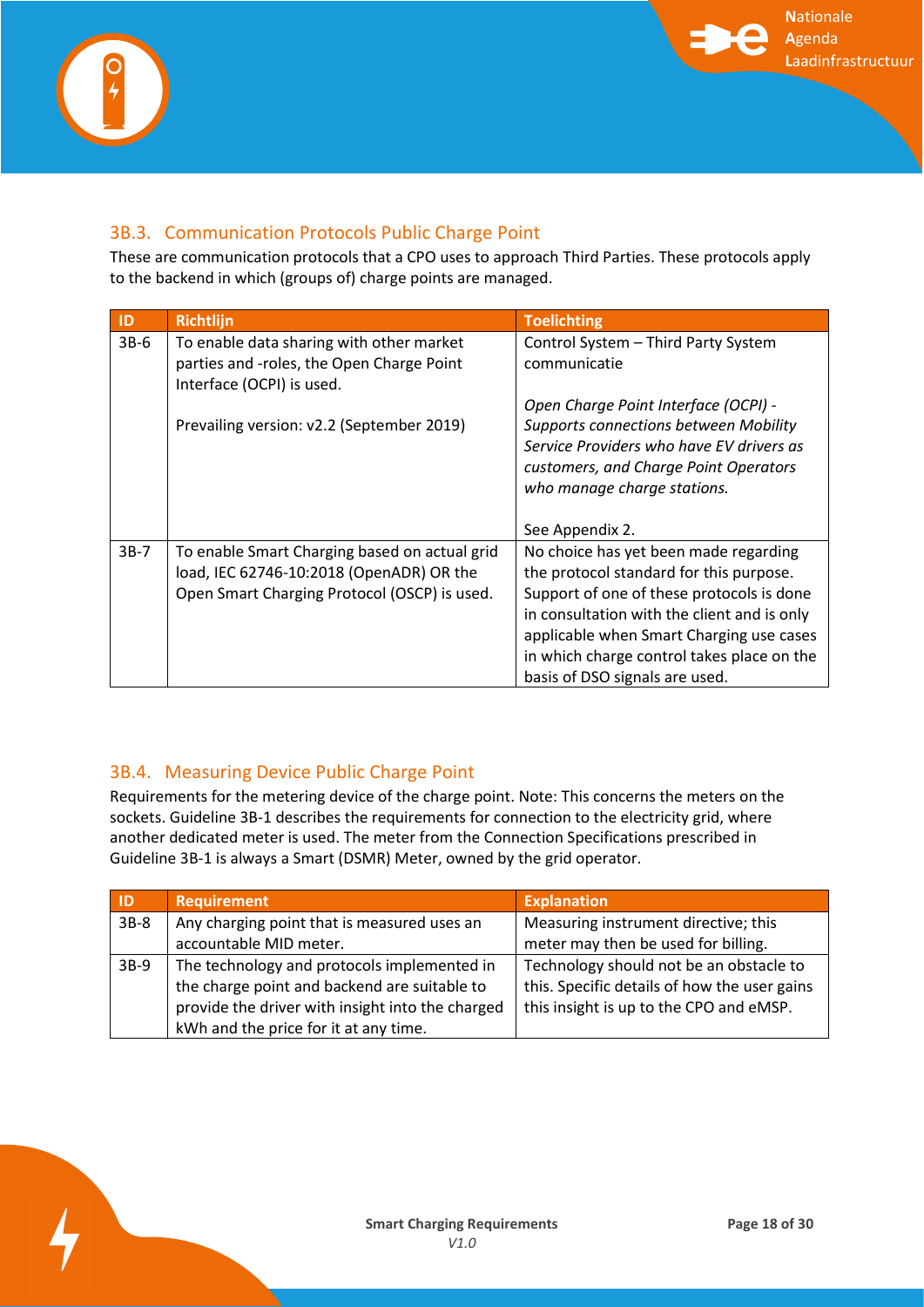

# <span id="page-18-0"></span>**MODULE 4: BIDIRECTIONAL CHARGING - EV**

#### **Applicable for: electric vehicles supporting Bidirectional Charging/V2X**

This module is mandatory for vehicles that support bidirectional charging / V2X. To make V2X possible, both the vehicle and the charging station must support this technology. This Module concerns the requirements for the EV. Since the technology (AC or DC) is not determined, some requirements also apply to the charging point. These are therefore included in Module 5.

## <span id="page-18-1"></span>4.1. Standards and Protocols V2X

Standards and Protocols that an EV must meet when bidirectional charging is supported.

| $\mathsf{ID}$ | <b>Requirement</b>                                              | <b>Explanation</b>                            |
|---------------|-----------------------------------------------------------------|-----------------------------------------------|
| $4 - 1$       | NEN-EN 50549-1:2019<br>Requirements for generating plants to be | Standard for distribution units               |
|               | connected in parallel with distribution<br>networks             |                                               |
|               | Part 1: Connection to a LV distribution network                 |                                               |
|               | Generating plants up to and including Type B                    |                                               |
| $4 - 2$       | <b>VDE-AR-N 4105</b>                                            | Standard for distribution units               |
|               | Power Generating Plants in the Low Voltage                      |                                               |
|               | Grid                                                            |                                               |
| $4 - 3$       | The Grid Code Electricity (October 2020) and                    | Particularly Chapter 3 applies to             |
|               | the Requirements for Generators (RfG)                           | distribution units. The specific articles are |
|               | incorporated therein                                            | included in Appendix 1.                       |
| $4 - 4$       | The protocols used for V2X are:                                 | Depending on the choice of AC or DC V2G;      |
|               | <b>CHAdeMO</b>                                                  | CHAdeMO can only be used for DC V2G.          |
|               | ISO 15118-20 (draft, expected in 2021)<br>٠                     | Support of CHAdeMO depends on the             |
|               | In case of DC V2G, the vehicle supports at least                | expected types / brands of vehicles at the    |
|               | one of these protocols.                                         | bidirectional charge point.                   |
|               | In case of AC V2G, the vehicle supports at least                |                                               |
|               | ISO 15118-20.                                                   |                                               |

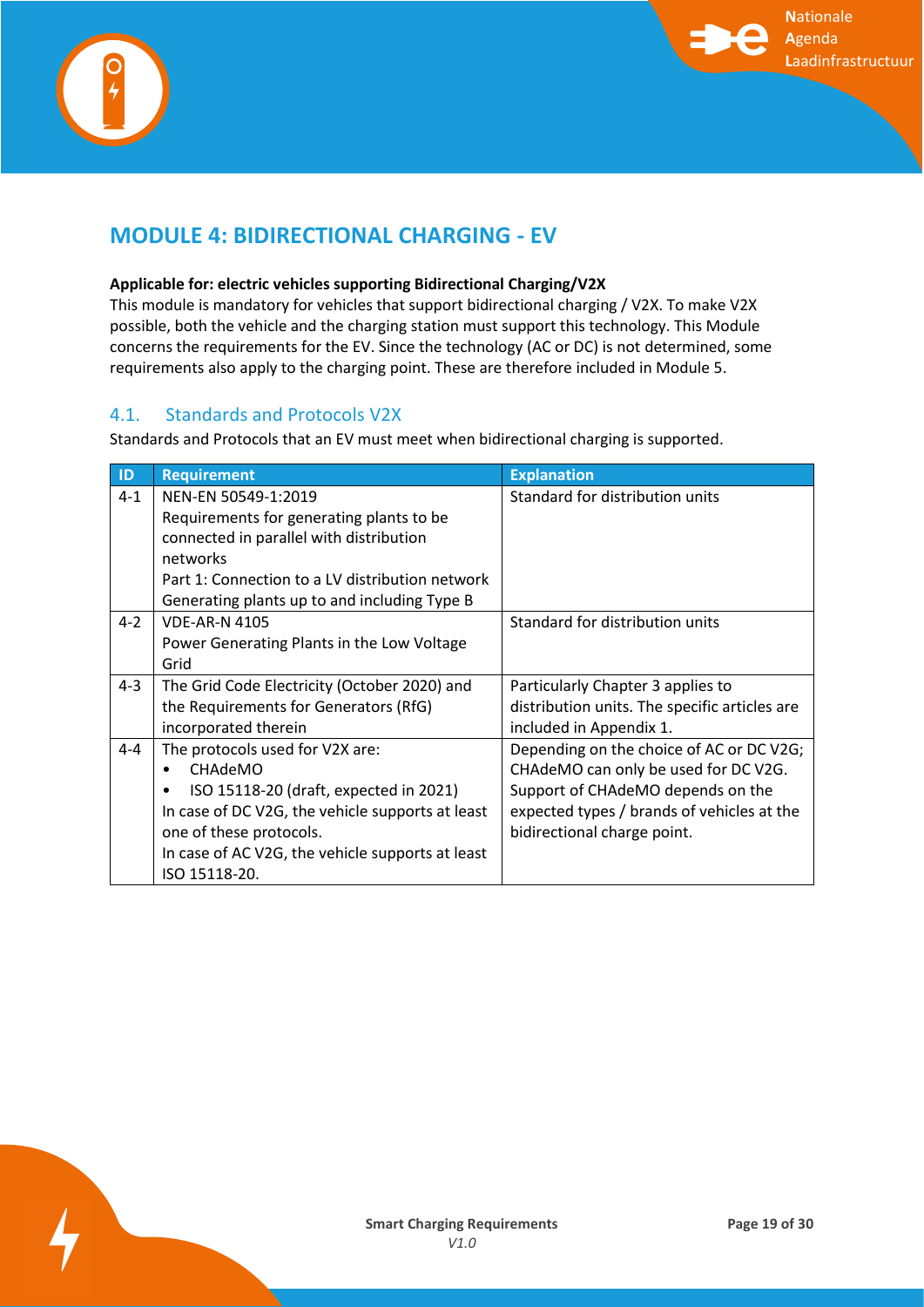

# <span id="page-19-0"></span>4.2. Functional Requirements V2X Vehicle

| $\blacksquare$ | <b>Requirements</b>                              | <b>Explanation</b>                         |
|----------------|--------------------------------------------------|--------------------------------------------|
| $4 - 5$        | The vehicle must be capable of bidirectional     | As whether or not the vehicle supports     |
|                | charging using AC and / or DC technology;        | V2X is beyond the control of the charging  |
|                | In the case of AC:                               | station manufacturer, this is an optional  |
|                | Minimum with 1.4 kW (AC 1x6A)                    | module. Even if it is decided to prepare   |
|                | Maximum 22 kW (AC 3x32A).<br>$\bullet$           | the infrastructure for V2X, non-           |
|                | With single phase feed-in, the power is<br>٠     | bidirectional vehicles must be able to use |
|                | limited to 3.7 kW (16A).                         | the infrastructure.                        |
|                | In the case of DC:                               |                                            |
|                | At least 5kW; maximum 20kW                       |                                            |
| $4 - 6$        | It must be possible to start bidirectional       | So that V2X is possible if the battery has |
|                | charging from 100% SOC, even if this 100% SOC    | been fully charged for a longer period of  |
|                | has been applicable for a longer period of time. | time. See also ID 1-10.                    |

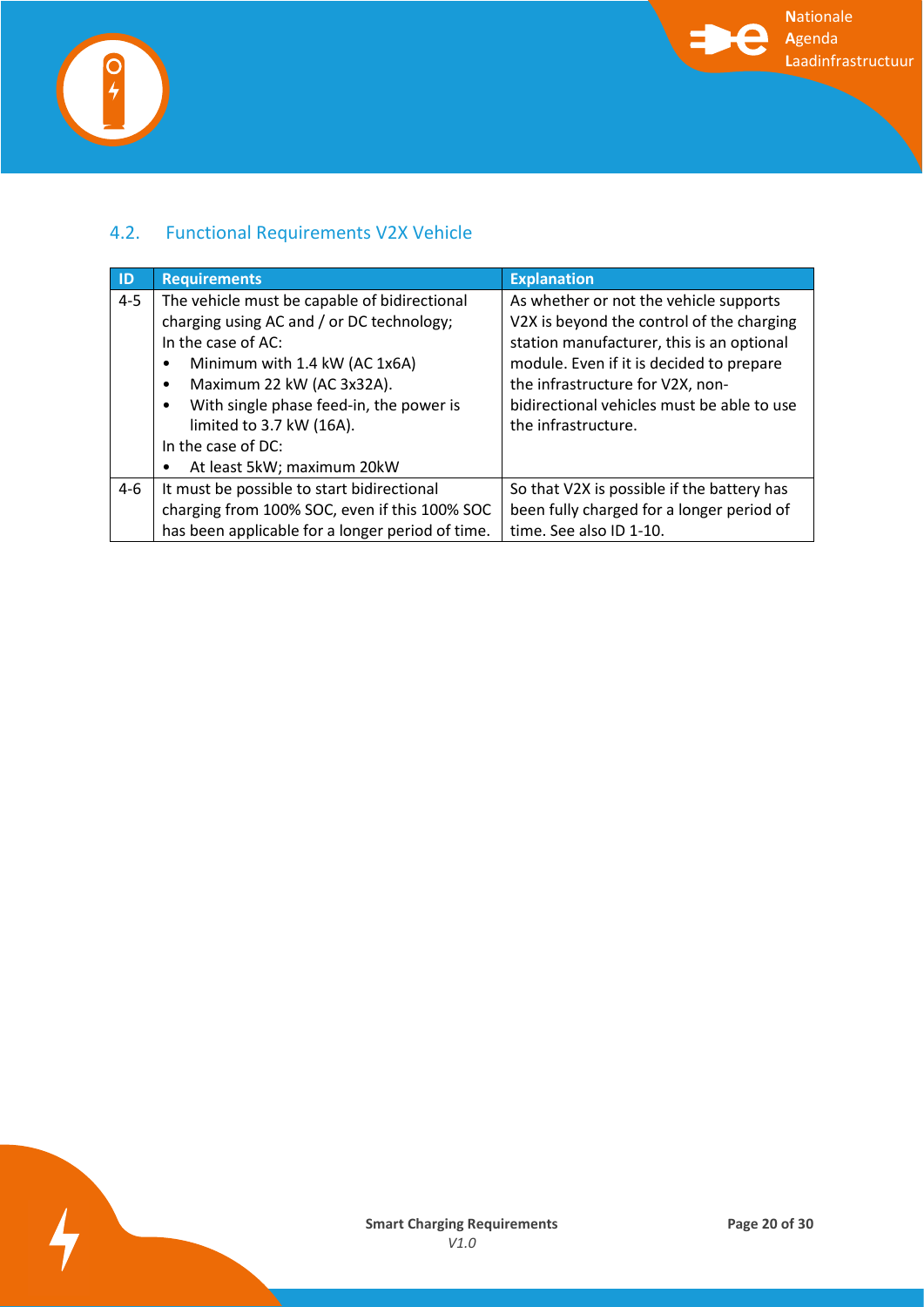

# <span id="page-20-0"></span>**MODULE 5: BIDIRECTIONAL CHARGING – CHARGE POINT**

**Applicable for:** private, semi-public and public charge points that support V2X/Bidirectional Charging.

This module is mandatory for charging points that support bidirectional charging / V2X. To make V2X possible, both the vehicle and the charging station must support this technology. This Module concerns the requirements for the charge point. Since the technology (AC or DC) is not determined, some requirements also apply to the EV. These are therefore included in Module 4.

## <span id="page-20-1"></span>5.1. Standards and Protocols V2X

Standards that a charging point must meet when bidirectional charging is supported.

| ID      | <b>Richtlijn</b>                                | <b>Toelichting</b>                            |
|---------|-------------------------------------------------|-----------------------------------------------|
| $5 - 1$ | NEN-EN 50549-1:2019                             | Standard for distribution units               |
|         | Requirements for generating plants to be        |                                               |
|         | connected in parallel with distribution         |                                               |
|         | networks                                        |                                               |
|         | Part 1: Connection to a LV distribution network |                                               |
|         | Generating plants up to and including Type B    |                                               |
| $5 - 2$ | <b>VDE-AR-N 4105</b>                            | Standard for distribution units               |
|         | Power Generating Plants in the Low Voltage      |                                               |
|         | Grid                                            |                                               |
| $5 - 3$ | The Grid Code Electricity (October 2020) and    | Particularly Chapter 3 applies to             |
|         | the Requirements for Generators (RfG)           | distribution units. The specific articles are |
|         | incorporated therein                            | included in Appendix 1.                       |
| $5-4$   | The protocols used for V2X are:                 | Depending on the choice of AC or DC V2G;      |
|         | CHAdeMO                                         | CHAdeMO can only be used for DC V2G.          |
|         | ISO 15118-20 (draft, expected in 2021)          | Support of CHAdeMO depends on the             |
|         | In case of DC V2G, the charge point supports at | expected types / brands of vehicles at the    |
|         | least one of these protocols.                   | bidirectional charge point.                   |
|         | In case of AC V2G, the charge point supports at |                                               |
|         | least ISO 15118-20.                             |                                               |
| $5-5$   | OCPP v2.0 + support for bidirectional charging. | Since OCPP 2.0 is the basis for backend       |
|         |                                                 | communication, but does not yet offer         |
|         |                                                 | support for bi-directional charging, a        |
|         |                                                 | separate interim solution must be             |
|         |                                                 | developed for this.                           |

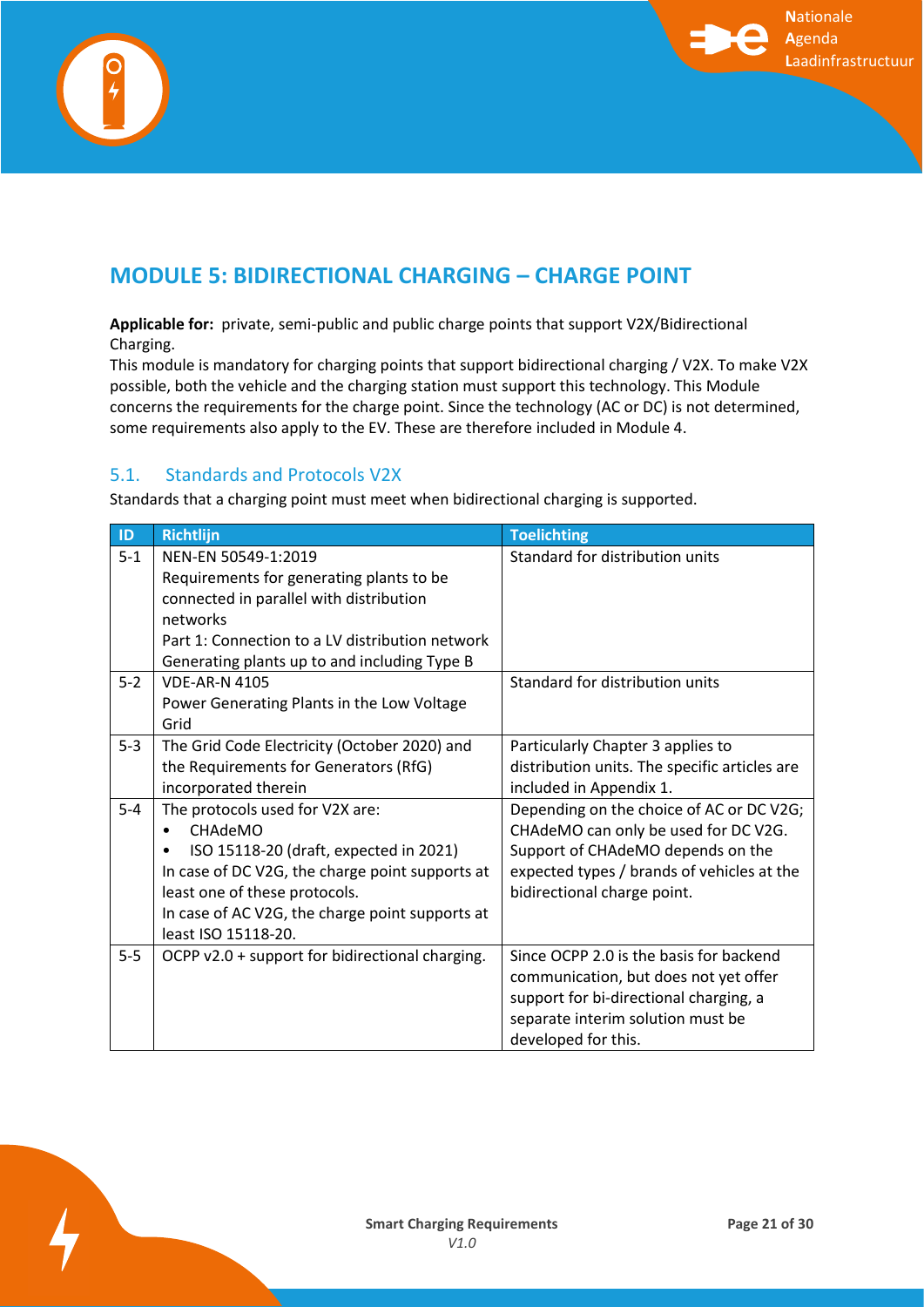

# <span id="page-21-0"></span>5.2. Physical requirements V2X charge point

Requirements for the appearance of bidirectional charge points.

| $\blacksquare$ | Requirement                                       | <b>Explanation</b>                          |
|----------------|---------------------------------------------------|---------------------------------------------|
| $5-6$          | At/on charge point it is clearly visible that the | So that the e-driver knows whether          |
|                | charge point is suitable for bidirectional        | bidirectional is possible at the charge     |
|                | charging                                          | point.                                      |
| $5 - 7$        | The status indicator of the charge point          | So that the chare points' status is visible |
|                | provides an indication when the vehicle (via the  |                                             |
|                | charge point) supplies energy to the grid. This   |                                             |
|                | indication can be clearly distinguished from the  |                                             |
|                | regular indicators                                |                                             |

# <span id="page-21-1"></span>5.3. Functional requirements V2X Charge Point

Requirements for the operation of bidirectional charge points.

| ID       | <b>Requirement</b>                                                                                                                                                                                                  | <b>Explanation</b>                                                                                                                 |
|----------|---------------------------------------------------------------------------------------------------------------------------------------------------------------------------------------------------------------------|------------------------------------------------------------------------------------------------------------------------------------|
| $5-8$    | The system is suitable for both loading and<br>return delivery. The current status must be<br>visible in the backend.                                                                                               | Both charging and discharging should be<br>possible                                                                                |
| $5-9$    | It must be possible to both charge and supply<br>within the same transaction                                                                                                                                        | So that the transaction remains active<br>when charging is complete and the user<br>can get the supplied energy<br>billed/rewarded |
| $5 - 10$ | The supplied and returned energy is<br>registered on separate counters/registers of<br>the MID meter. Both registered must be<br>readable in the backend.                                                           | The charged energy may have a different<br>rate/price than the energy supplied from<br>the vehicle.                                |
| $5 - 11$ | The system is equipped with a mechanism<br>that automatically disconnects the charge<br>point from the grid in case of power failure<br>(anti-islanding). It is allowed to use the relay<br>for this disconnection. | For safety during work during a power<br>failure.                                                                                  |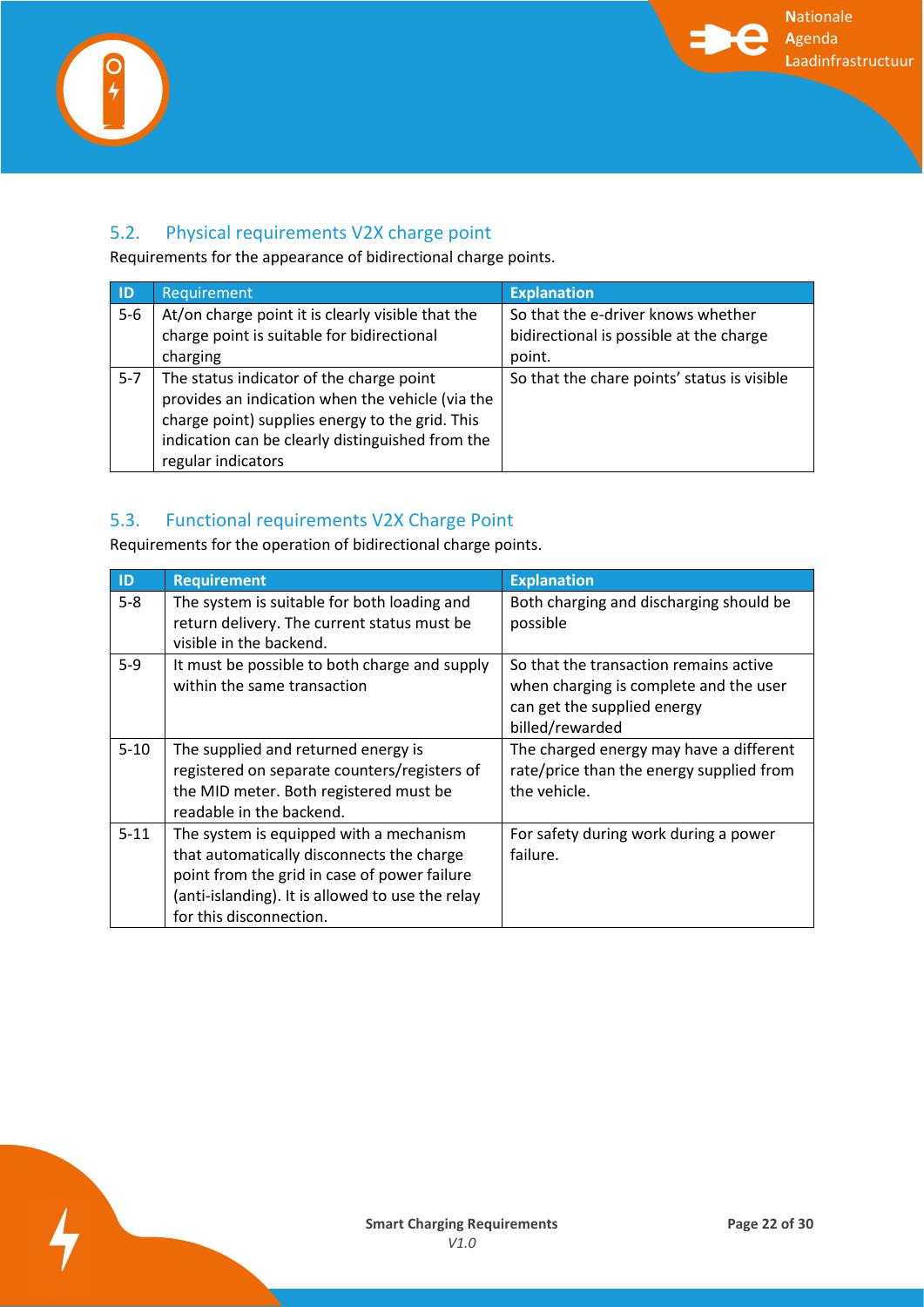

# <span id="page-22-0"></span>**Appendix 1: Used Articles from the Grid Code Electricity**

The Grid Code Electricty (October 2020) is a frequently used source for the Smart Charging Requirements. The articles that are specifically mentioned in the Smart Charging Requirements are listed below.

To remain unambiguous, the articles are cited in the language of its origin (Dutch).

#### **Specific articles from the Grid Code mentioned in Modules 1, 2 and 3**

| <b>Article</b> | <b>Description</b>                                                                                                                                                                                                          | <b>Reference ID</b> |
|----------------|-----------------------------------------------------------------------------------------------------------------------------------------------------------------------------------------------------------------------------|---------------------|
| 2.13<br>lid 1  | De beveiliging van elektrische installaties (en onderdelen daarvan) is<br>selectief ten opzichte van de beveiliging die de netbeheerder in de<br>aansluiting van de elektrische installatie of in het voedende net toepast. | $2 - 6$             |
| 2.33<br>lid 5  | Vermogenselektronische omzetters met een nominaal vermogen groter<br>dan 5 kW, dan wel een met de netbeheerder in individuele gevallen<br>overeengekomen hogere waarde, zijn in de regel op drie fasen<br>aangesloten.      | $2 - 4$             |

**Specific articles from the Electricity Grid Code (October 2020) mentioned in Modules 4 and 5 are applicable to Electricity production units. In the SCR this concerns bidirectional charging systems and EVs. The guidelines from the Electricity Grid Code for Type A (800W - 1MW) power-generating units are included below (including the guidelines for installations smaller than 800W; these also apply to Type A).**

| <b>Article</b> | <b>Description</b>                                                                                                                                                                                                                                                                                                                                      | <b>Reference ID</b> |
|----------------|---------------------------------------------------------------------------------------------------------------------------------------------------------------------------------------------------------------------------------------------------------------------------------------------------------------------------------------------------------|---------------------|
| 3.6            | In afwijking van het bepaalde in artikel 2.27 mag de arbeidsfactor in het<br>overdrachtspunt van een aansluiting waarachter zich een<br>elektriciteitsproductie-eenheid bevindt, liggen tussen 0,9 capacitief en<br>0,9 inductief.                                                                                                                      | $4-3, 5-3$          |
| 3.8            | De beveiligingen van de elektriciteitsproductie-eenheid zijn selectief<br>1)<br>ten opzichte van de beveiligingen in het net van de netbeheerder.<br>De netbeheerder kan verlangen dat hiervan een berekening wordt<br>gemaakt.<br>De beveiliging van de elektriciteitsproductie-eenheid is in ieder<br>2)                                              | $4-3, 5-3$          |
|                | geval voorzien van:<br>a) een onderspanningsbeveiliging met een aanspreeksnelheid van<br>2 seconden bij 80% van de nominale spanning;<br>b) een overspanningsbeveiliging met een aanspreeksnelheid van 2<br>seconden bij 110% van de nominale spanning;<br>een frequentiebeveiliging met een aanspreeksnelheid van 2<br>c)<br>seconden bij 48 en 51 Hz. |                     |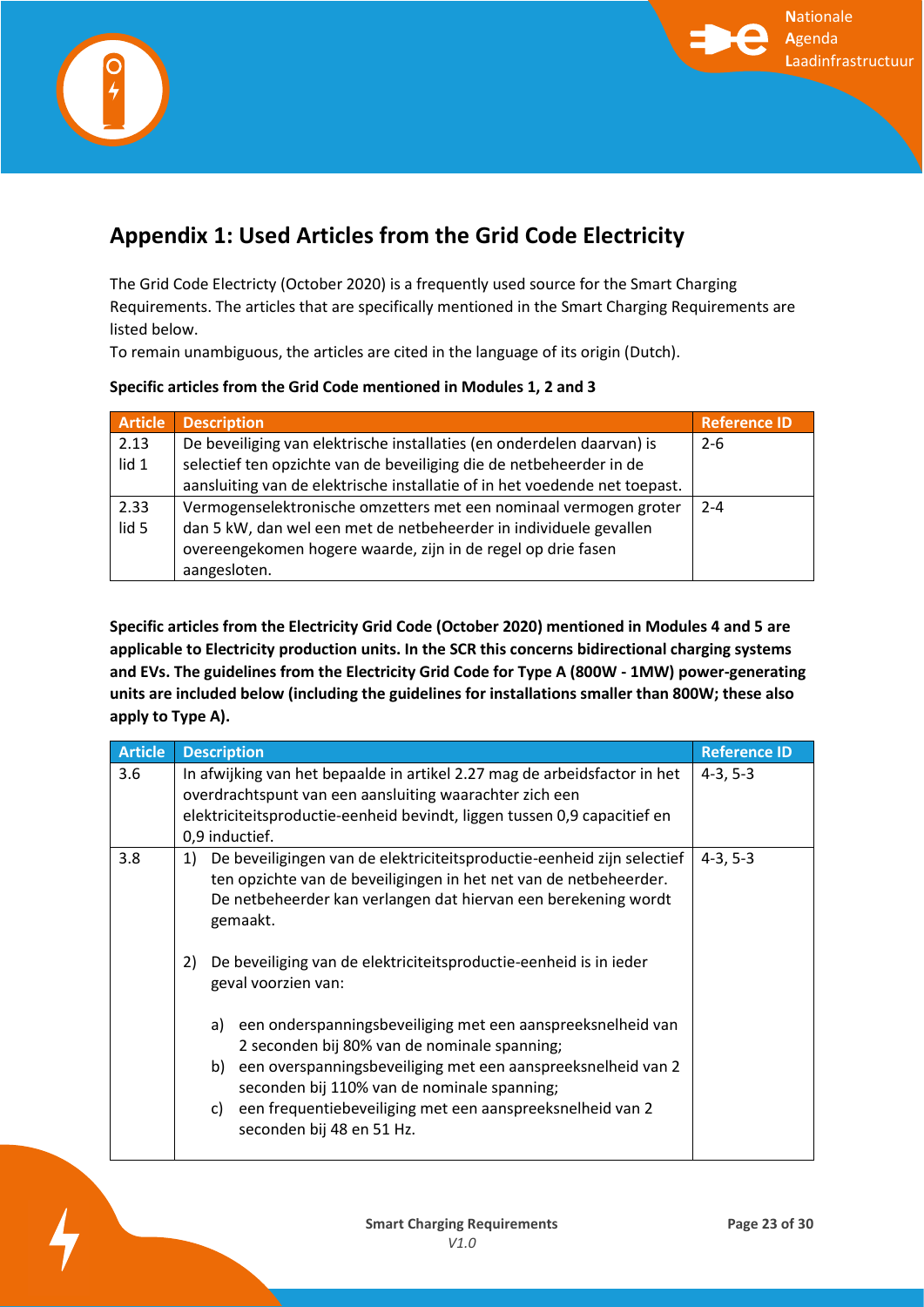

 $\overline{4}$ 

|      | 3) | De installatie met een synchrone elektriciteitsproductie-eenheid is<br>voorzien van een inrichting die binnen 0,2 seconden een scheiding<br>met het net bewerkstelligt in geval de netspanning in één of meer<br>fasen daalt tot 70% van de nominale waarde, tenzij uit een<br>berekening blijkt dat een snellere uitschakeling noodzakelijk is. |            |
|------|----|--------------------------------------------------------------------------------------------------------------------------------------------------------------------------------------------------------------------------------------------------------------------------------------------------------------------------------------------------|------------|
| 3.9  | 1) | Het sterpunt van een elektriciteitsproductie-eenheid die zowel in<br>eilandbedrijf als in parallelbedrijf kan functioneren, is deugdelijk<br>geaard.                                                                                                                                                                                             | $4-3, 5-3$ |
|      | 2) | Maatregelen bij een elektriciteitsproductie-eenheid worden in ieder<br>geval genomen in geval door harmonischen in de installatie de<br>grootte van de nulleiderstroom in dezelfde orde van grootte als die<br>van de fasestroom zal komen.                                                                                                      |            |
| 3.12 | 1) | Elektriciteitsproductie-eenheden van het type A voldoen aan de in<br>deze paragraaf gestelde voorwaarden.                                                                                                                                                                                                                                        | $4-3, 5-3$ |
|      | 2) | Elektriciteitsproductie-eenheden van het type A, kleiner dan 11 kW,<br>aangesloten op een laagspanningsnet, voldoen tevens aan de in<br>paragraaf 3.3 gestelde voorwaarden, met uitzondering van artikel<br>3.5.                                                                                                                                 |            |
|      | 3) | Elektriciteitsproductie-eenheden van het type A groter dan of gelijk<br>aan 11 kW, aangesloten op een laagspanningsnet, voldoen tevens<br>aan de in paragraaf 3.3 gestelde voorwaarden, met uitzondering<br>van de artikelen 3.5, 3.7 en 3.11, tweede lid.                                                                                       |            |
| 3.13 | 1) | De elektriciteitsproductie-eenheid is in staat om op het net<br>aangesloten en in bedrijf te blijven binnen de volgende<br>frequentiebanden en tijdsperiodes, als bedoeld in artikel 13, eerste<br>lid, onderdeel a, subonderdeel i, van de Verordening (EU) 2016/631<br>$(NC$ RfG $)$ :                                                         | $4-3, 5-3$ |
|      |    | in de frequentieband van 47,5 Hz tot 48,5 Hz gedurende 30<br>a)<br>minuten;<br>in de frequentieband van 48,5 Hz tot 49,0 Hz gedurende 30<br>b)                                                                                                                                                                                                   |            |
|      |    | minuten;<br>in de frequentieband van 49,0 Hz tot 51,0 Hz gedurende<br>C)<br>onbeperkte tijd;                                                                                                                                                                                                                                                     |            |
|      |    | in de frequentieband van 51,0 Hz tot 51,5 Hz gedurende 30<br>d)<br>minuten.                                                                                                                                                                                                                                                                      |            |
|      | 2) | [gereserveerd]                                                                                                                                                                                                                                                                                                                                   |            |
|      | 3) | Indien een elektriciteitsproductie-eenheid geïntegreerd is in een<br>industrieel productieproces, met dien verstande dat het afgegeven<br>vermogen niet kan worden gewijzigd zonder verstoring van het                                                                                                                                           |            |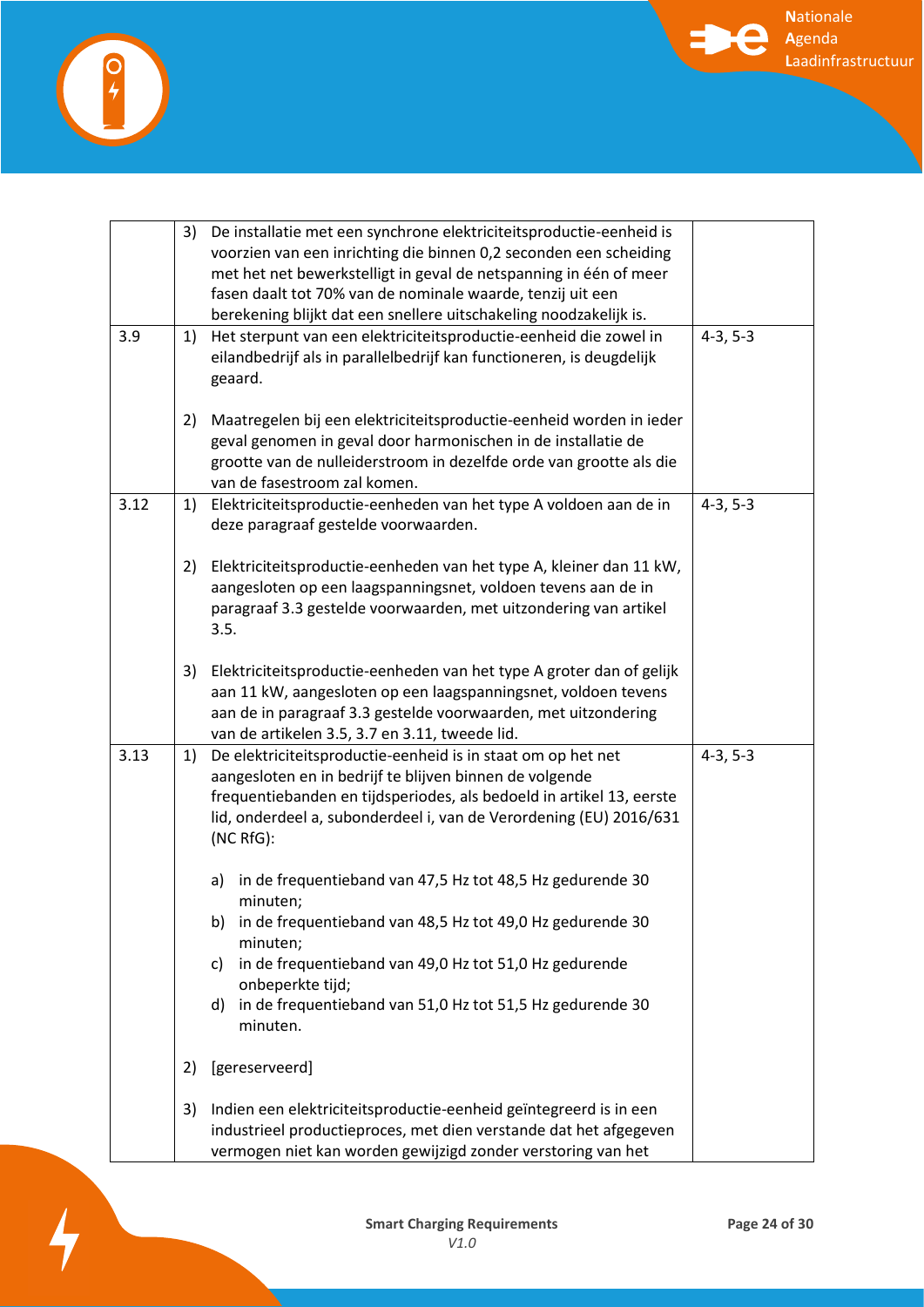

 $\overline{\mathcal{L}}$ 



|    | productieproces, is het toegestaan om de activering van de FSM te<br>relateren aan het in het (de) overdrachtspunt(en) van de aansluiting<br>resulterende vermogen.                                                                                                                                                                                                                                                                                                                                                                                                                                                                                   |  |
|----|-------------------------------------------------------------------------------------------------------------------------------------------------------------------------------------------------------------------------------------------------------------------------------------------------------------------------------------------------------------------------------------------------------------------------------------------------------------------------------------------------------------------------------------------------------------------------------------------------------------------------------------------------------|--|
| 4) | De elektriciteitsproductie-eenheid is voor de gelimiteerde<br>frequentiegevoelige modus - overfrequentie (LFSM-O) in staat om<br>de levering van de frequentierespons te activeren, als bedoeld in<br>artikel 13, tweede lid, van de Verordening (EU) 2016/631 (NC RfG),<br>waarbij:                                                                                                                                                                                                                                                                                                                                                                  |  |
|    | de frequentiedrempelwaarde instelbaar is tussen 50,2 Hz en<br>a)<br>50,5 Hz (inclusief);<br>de instelling van de frequentiedrempelwaarde 50,2 Hz is;<br>b)<br>de statiek instelbaar is tussen 4% en 12%;<br>c)<br>de default instelling van de statiek 5% is;<br>d)<br>de elektriciteitsproductie-eenheid bij het bereiken van het<br>e)<br>minimumregelniveau op dit niveau in bedrijf blijft;<br>in geval van een power park module is Pref, als bedoeld in<br>f)<br>figuur 1 van de Verordening (EU) 2016/631 (NC RfG), gelijk aan<br>het feitelijk gegenereerde werkzame vermogen op het moment<br>dat de drempelwaarde van de LFSM-O is bereikt. |  |
|    | 5) De elektriciteitsproductie-eenheid mag beneden een frequentie van<br>49,5 Hz het werkzaam vermogen reduceren met een gradiënt van<br>10% van de maximale capaciteit bij 50 Hz, per frequentiedaling met<br>1 Hz, als bedoeld in artikel 13, vierde lid, van de Verordening (EU)<br>2016/631 (NC RfG).                                                                                                                                                                                                                                                                                                                                              |  |
| 6) | Indien de netbeheerder eisen stelt aan de apparatuur waarmee het<br>werkzaam uitgangsvermogen van een elektriciteitsproductie-<br>eenheid op afstand binnen vijf seconden naar nul kan worden<br>gereduceerd, als bedoeld in artikel 13, zesde lid, van de<br>Verordening (EU) 2016/631 (NC RfG), maakt hij deze eisen<br>openbaar door publicatie op zijn website.                                                                                                                                                                                                                                                                                   |  |
| 7) | De elektriciteitsproductie-eenheid is in staat om automatisch aan<br>het net te koppelen, als bedoeld in artikel 13, zevende lid, van de<br>Verordening (EU) 2016/631 (NC RfG), indien:                                                                                                                                                                                                                                                                                                                                                                                                                                                               |  |
|    | de spanning groter is dan of gelijk aan 0,90 pu en kleiner dan of<br>a)<br>gelijk aan 1,10 pu;<br>de frequentie groter is dan of gelijk aan 49,9 Hz en kleiner dan<br>b)<br>of gelijk aan 50,1 Hz;                                                                                                                                                                                                                                                                                                                                                                                                                                                    |  |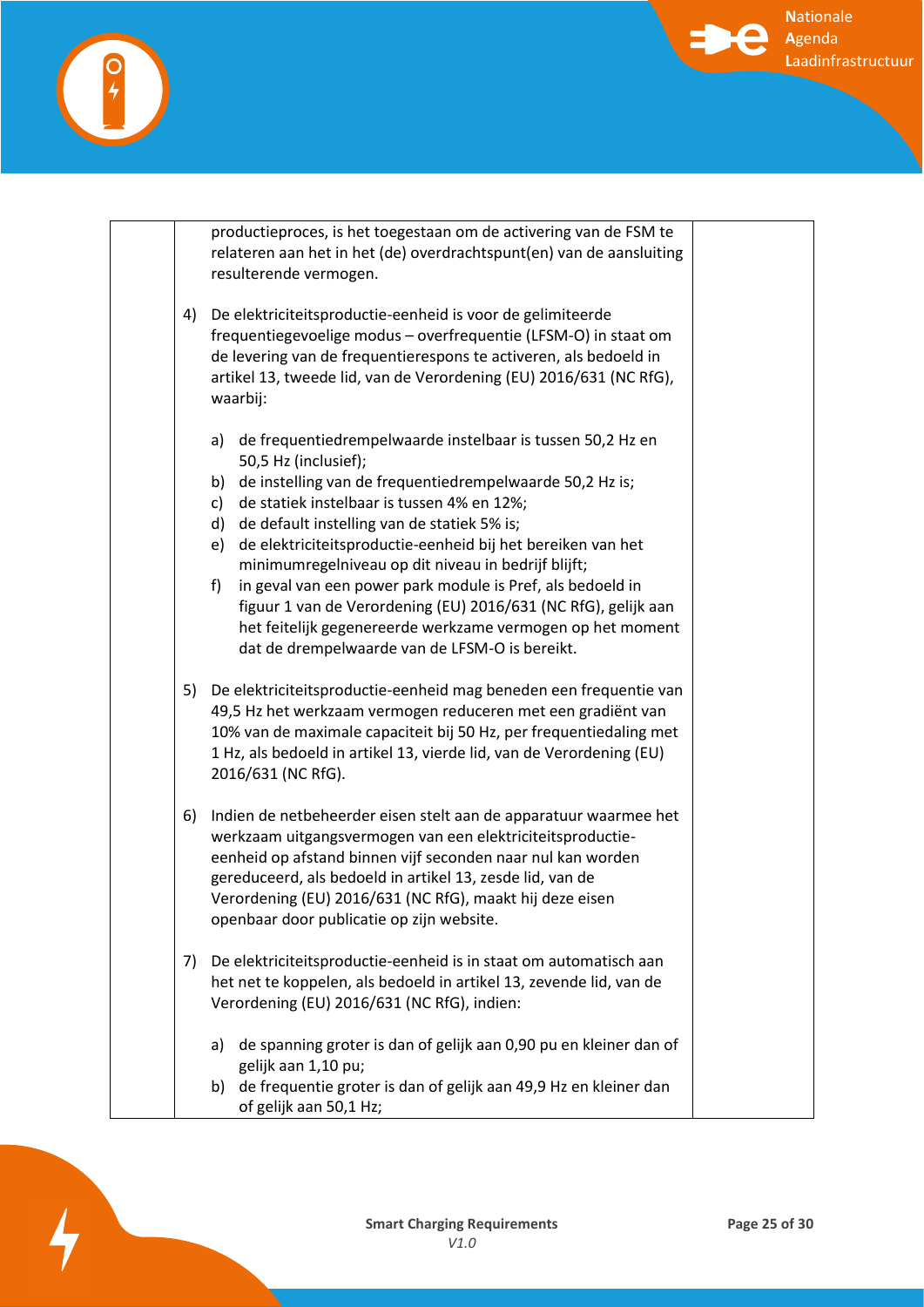

|      |    | de minimum tijd dat de spanning en de frequentie zich binnen<br>c)<br>de in de onderdelen a en b genoemde bereiken bevinden 60<br>seconden is;<br>d) de maximum gradiënt van het werkzaam vermogen 20% is van                                                                         |            |
|------|----|---------------------------------------------------------------------------------------------------------------------------------------------------------------------------------------------------------------------------------------------------------------------------------------|------------|
|      |    | de maximumcapaciteit per minuut.                                                                                                                                                                                                                                                      |            |
| 3.14 | 1) | Een elektriciteitsproductie-eenheid met een maximumcapaciteit<br>groter dan 11 kW, aangesloten op een laagspanningsnet, is in ieder<br>geval voorzien van:                                                                                                                            | $4-3, 5-3$ |
|      |    | a) een meetinrichting voor de afgegeven stroom;<br>b) een signalering of de elektriciteitsproductie-eenheid al dan niet<br>parallel is geschakeld met het net.                                                                                                                        |            |
|      | 2) | De beveiliging van de elektriciteitsproductie-eenheid met een<br>maximumcapaciteit groter dan 11 kW, aangesloten op een<br>laagspanningsnet, is in ieder geval op drie fasen voorzien van:                                                                                            |            |
|      |    | a) een onderspanningsbeveiliging met een aanspreeksnelheid van<br>2 seconden bij 80% van de nominale spanning én van 0,2<br>seconden bij 70% van de nominale spanning;                                                                                                                |            |
|      |    | b) een overspanningsbeveiliging met een aanspreeksnelheid van 2<br>seconden bij 110% van de nominale spanning;                                                                                                                                                                        |            |
|      |    | een maximum-stroomtijdbeveiliging; bij een<br>c)<br>vermogenselektronische omzetter een<br>overbelastingsbeveiliging;                                                                                                                                                                 |            |
|      |    | d) een frequentiebeveiliging met een aanspreeksnelheid van 2<br>seconden bij 47,5 en 51,5 Hz; deze beveiliging mag éénfasig zijn.                                                                                                                                                     |            |
|      | 3) | Bij een door middel van vermogenselektronica gekoppelde<br>elektriciteitsproductie-eenheid met een maximumcapaciteit groter<br>dan 11 kW, aangesloten op een laagspanningsnet, mag<br>parallelschakeling eerst enkele minuten nadat de netspanning weer<br>aanwezig is, plaatsvinden. |            |

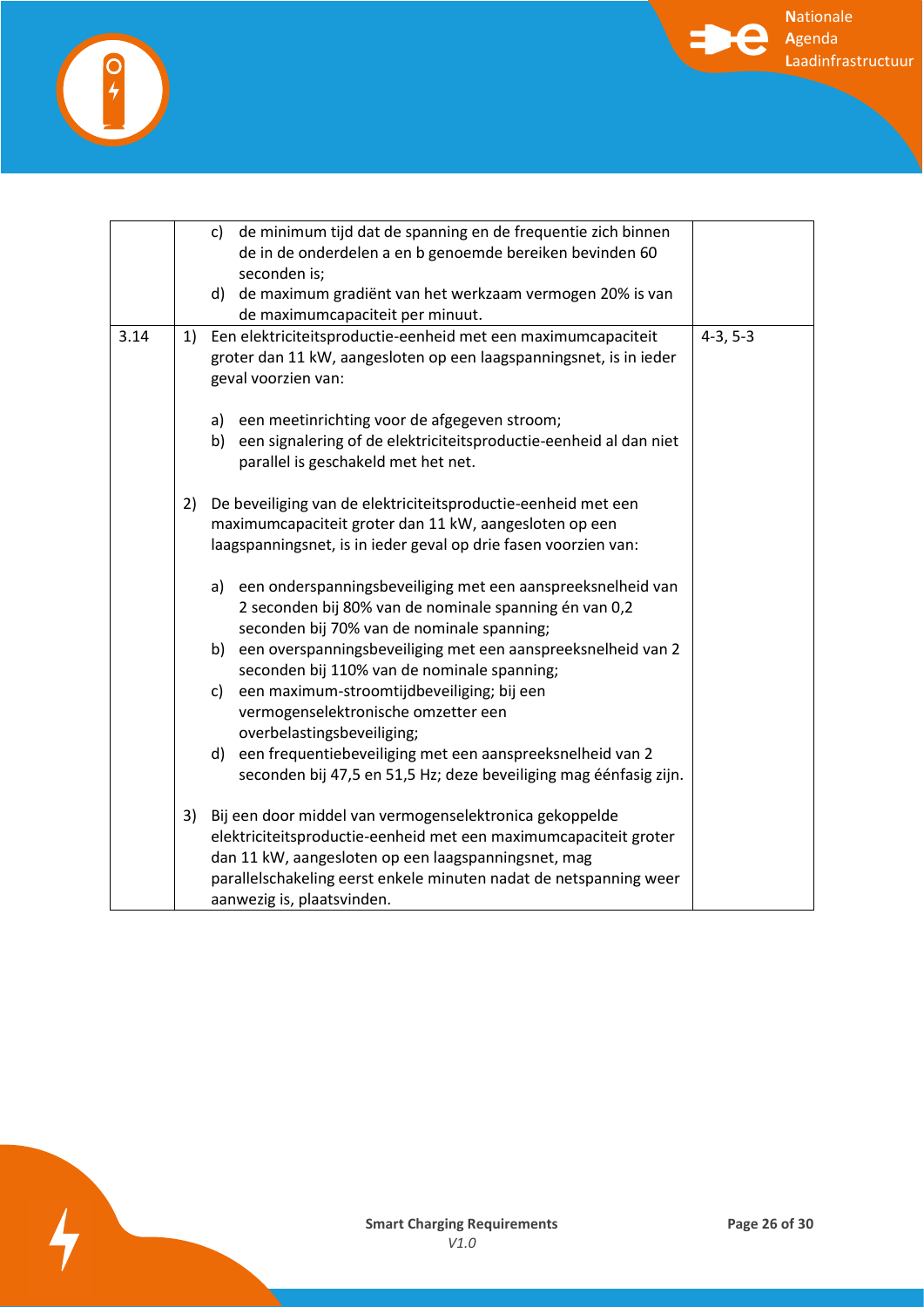

# <span id="page-26-0"></span>**Appendix 2: Related Documentation**

In addition to the standards used in the Smart Charging Requirements, other documentation is relevant and can be related to the SCR.

#### **Basic Charge Point Requirements**

Strongly related to the Smart Charging Requirements is the '[Basisset Afspraken Laadpaal](https://www.nklnederland.nl/projecten/resultaten/resultaat-basisset-afspraken-laadpaal/)', which contains general requirements for charging infrastructure and is managed by the National Charging Infrastructure Knowledge Platform (NKL). The Smart Charging Requirements are an addition to these basic requirements.

#### **Charge Point Connection Requirements**

The Document ['Aansluitspecificaties laadobjecten 3x25A](https://www.elaad.nl/aansluitspecificaties/) - 3x80A' forms the basis with which the network operator inspection service of ElaadNL inspects the DSO-part of new models of charging objects for admission to the electricity grid. The inspection service is coordinated from ElaadNL and the inspection is carried out by experts from the cooperating network operators. The requirements have been drawn up in such a way that a safe and reliable connection to the public electricity grid is guaranteed.

#### **Grid Code Electricity**

Appendix 1 contains the requirements from the Grid Code Electricity relevant to the SCR. Where reference is made to the Grid Code, the current grid code for electricity is always referred to. At the time of v1.0 of the SCR, this concerns the October 2020 edition, Decision of the Authority for Consumers and Markets of 21 April 2016, reference ACM / DE / 2016/202151, establishing the conditions as referred to in Article 31 of the Electricity Act 1998 (Network Code Electricity) [\(https://wetten.overheid.nl/BWBR0037940/2020-10-20\)](https://wetten.overheid.nl/BWBR0037940/2020-10-20).

#### **Norms, Protocols and Standards**

Where reference is made to standards, these are available through NEN, CEN-CENELEC, IEC or ISO. The (Open) Protocols referred to are available from the following sources:

- OCPP and OSCP[: https://www.openchargealliance.org/protocols/](https://www.openchargealliance.org/protocols/)
- OCPI:<https://evroaming.org/downloads/>
- Cyber Security[: https://encs.eu/encs-document/ev-charging-systems-security-requirements/](https://encs.eu/encs-document/ev-charging-systems-security-requirements/)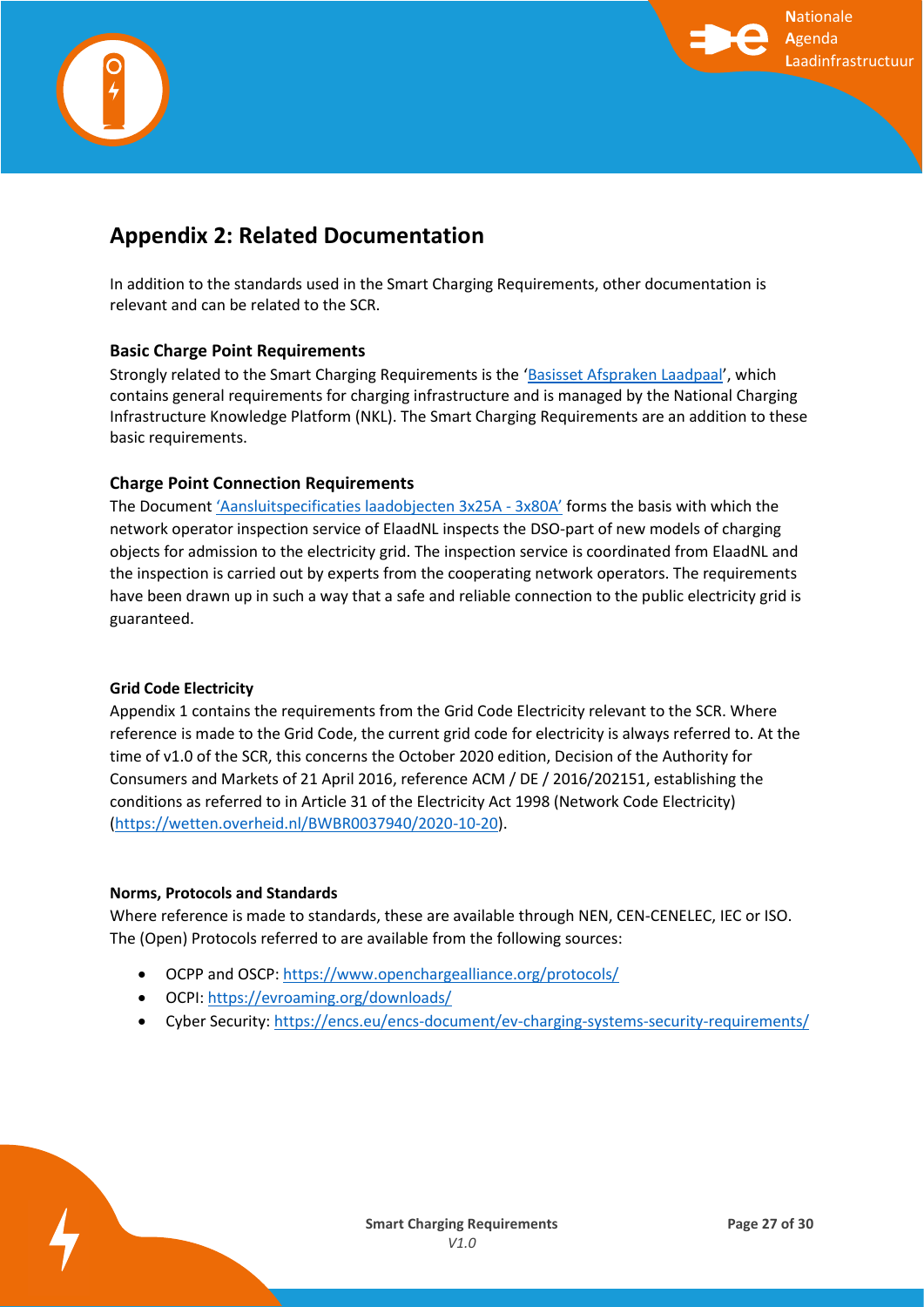## **Schedules of Requirements**

Because smart and innovative charging infrastructure is already being rolled out in the Netherlands, the specifications of the commissioning authorities (municipalities and provinces) have been an important source for drawing up the SCR. The SoRs used are:

| <b>Recent Tenders</b>                  | <b>Year of Publication</b> |
|----------------------------------------|----------------------------|
| <b>Province North-Brabant/Limburg</b>  | 2020                       |
| <b>MRA-e (Amsterdam)</b>               | 2019                       |
| <b>City of Utrecht</b>                 | 2019                       |
| <b>Province Groningen/Drenthe</b>      | 2018                       |
| <b>Provincee Gelderland/Overijssel</b> | 2018                       |
| <b>City of The Hague</b>               | 2015                       |

#### **International**

Work is also being done internationally on standardization around Smart Charging. Examples of this are:

- **United Kingdom**: Automated and Electric Vehicles Act 2018, An Act to make provision about automated vehicles and electric vehicles.
- **Germany**: Informations- und Kommunikationstechnologien (IKT) für Elektromobilität.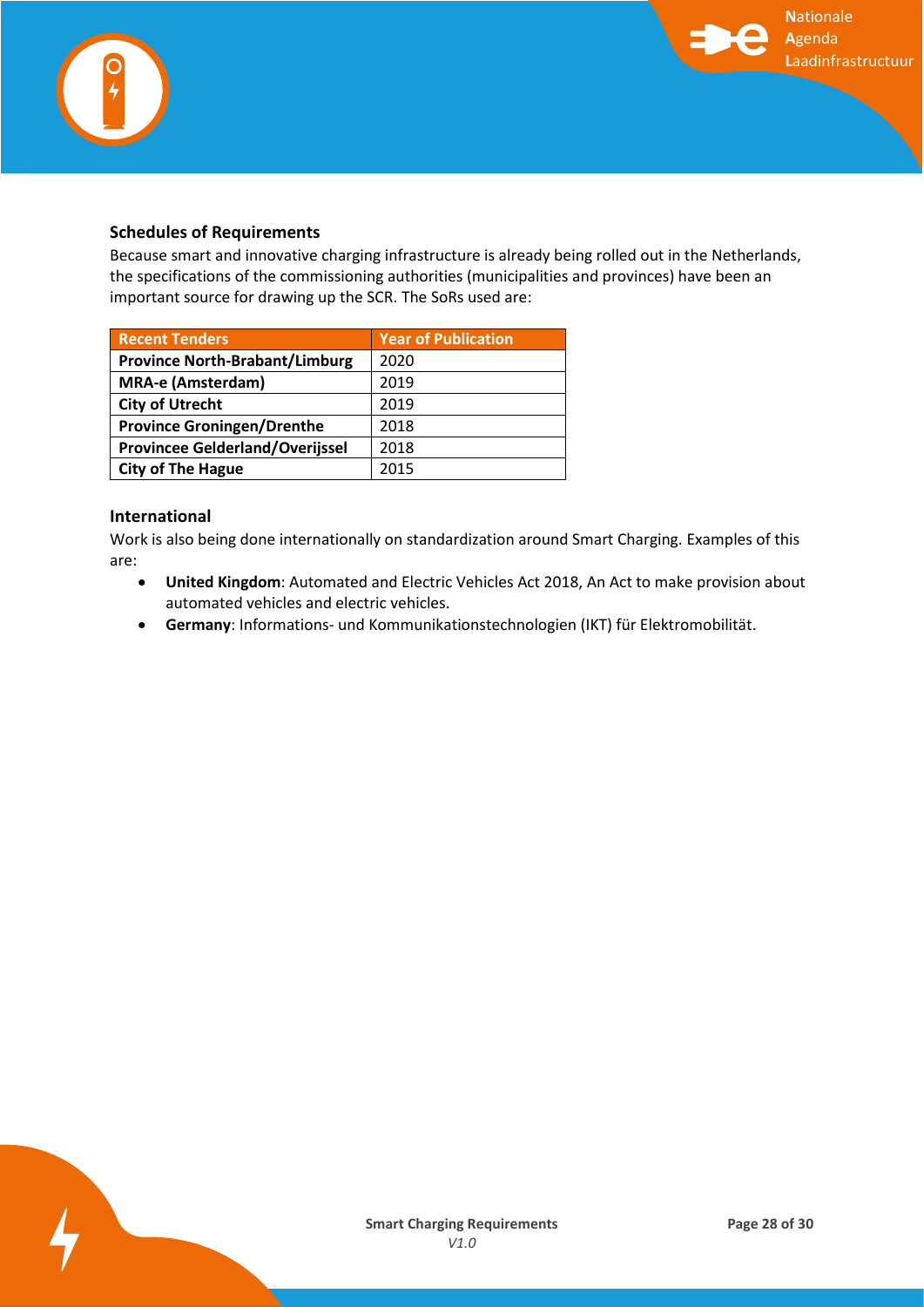

# <span id="page-28-0"></span>**Appendix 3: List with involved experts**

The following experts have contributed to the realization of the Smart Charging Requirements.

| <b>Organization</b>                        | <b>Name</b>                 |
|--------------------------------------------|-----------------------------|
| Alfen                                      | Dhr. M. Sieben              |
| Alliander                                  | Dhr. E. Schepens            |
| <b>ANWB</b>                                | Dhr. M. van Eenennaam       |
| <b>BMW</b>                                 | Dhr. D. van der Heijden     |
| Daimler                                    | Dhr. M. Corluy              |
| Daimler                                    | Dhr. W. Ingelbrecht         |
| ElaadNL                                    | Dhr. B. van Eijsden         |
| ElaadNL                                    | Dhr. F. Geerts              |
| ElaadNL                                    | Dhr. J. Deckers             |
| Eneco                                      | Dhr. B. Fick                |
| <b>Enexis</b>                              | Dhr. A. Wargers             |
| Enovates                                   | Dhr. H. de Almeida Cocharro |
| EVConsult                                  | Dhr. B. Merkx               |
| Everon                                     | Dhr. A. Mordashov           |
| eViolin                                    | Dhr. M. Bayings             |
| <b>Gemeente Den Haag</b>                   | Dhr. F. van Elzakker        |
| Gemeente Den Haag                          | Mevr. L. van Kalleveen      |
| GreenFlux                                  | Dhr. L. Verheijen           |
| Jedlix                                     | Dhr. J. van Heesbeen        |
| KIA (NL)                                   | Dhr. R. Dobber              |
| Ministerie van Infrastructuur & Waterstaat | Dhr. R. Monteban            |
| NAL-regio G4                               | Dhr. J. Burger              |
| Nissan (NL)                                | Mevr. M. Moerland           |
| <b>NKL</b>                                 | Dhr. R. Blok                |
| <b>NKL</b>                                 | Dhr. R. Ferwerda            |
| <b>NVDE</b>                                | Dhr. W. Langendoen          |
| Pitpoint                                   | Dhr. J. van Leeuwen         |
| RAI vereniging                             | Dhr. W. Benning             |
| Renault                                    | Dhr. T. Dreumont            |
| Renault                                    | Dhr. J. van Tiggelen        |
| Stedin                                     | Dhr. H. Fidder              |
| <b>TLN</b>                                 | Dhr. R. Aarse               |
| Total                                      | Dhr. N. Nobel               |
| Toyota                                     | Dhr. D. Tsutsumi            |